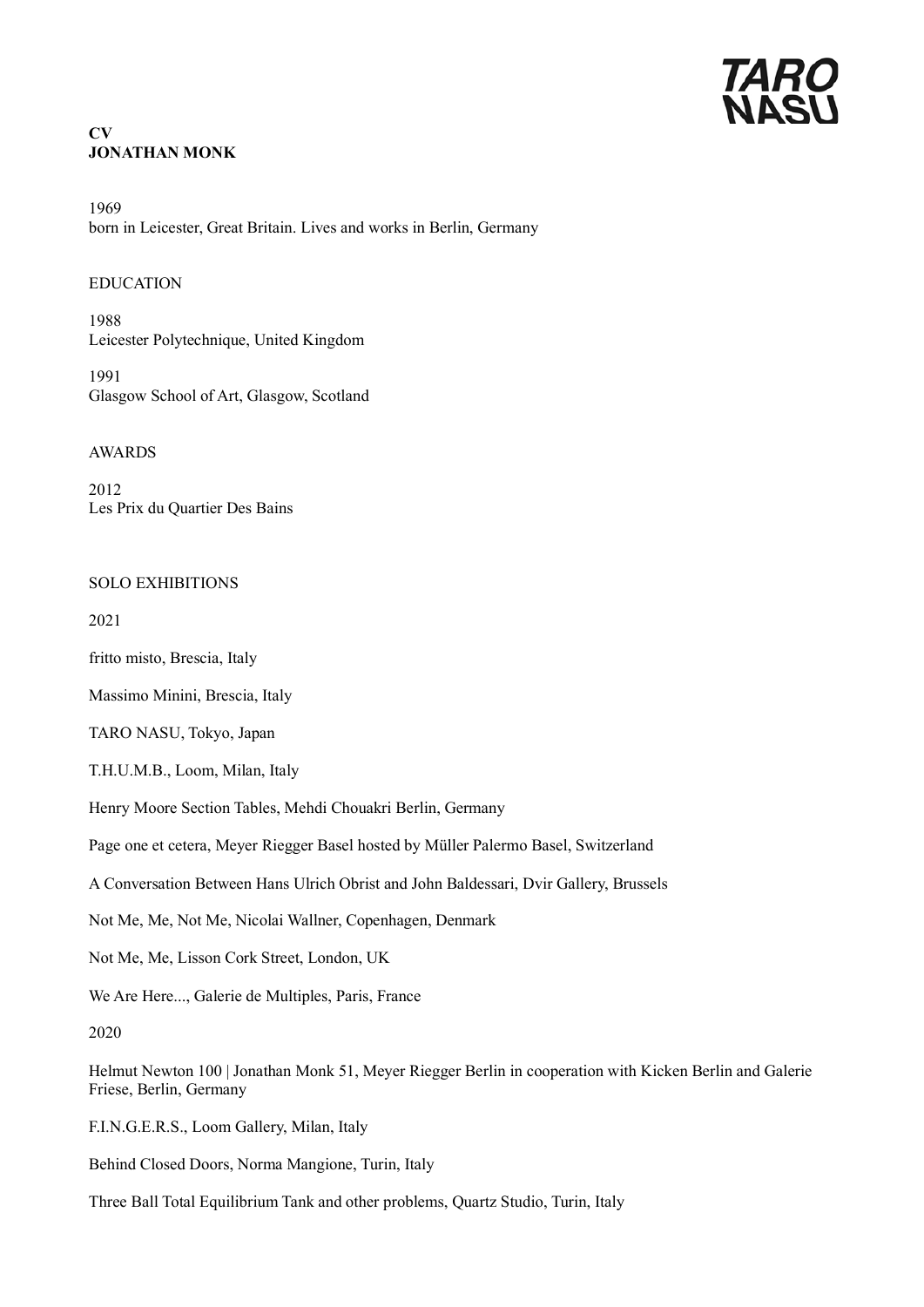

Dr. Schlau und Dr. Schlauer, Meyer Riegger, Karlsruhe, Germany (with Meuser)

My Backside + Selection #15 by Jonathan Monk tribute to John Baldessari, Florence Loewy, Paris, France

2019

- Exhibit Model Six The Tel Aviv Version, CCA Tel Aviv, Israel
- Exhibit Model Five, Casey Kaplan, New York, USA permanent installation Restaurant Drawings, Casey Kaplan, New York, USA
- That's About The Size Of It, Meyer Riegger Berlin, Germany
- Exhibit Model Four plus invited guests, Kindl Berlin, Germany

2018

- Chinese Whispers #3, Meessen De Clercq, Brussels, Belgium
- We Are Here To Clarify The Situation [Insert Colour], Dvir Gallery, Tel Aviv, Israel
- Lenticular LeWitt, TARO NASU, Tokyo, Japan
- Two Dozen Eggs And A Thumbprint After P, Loom Gallery, Milan, Italy

2017

- The Land That Time Forget Ⅱ, Mehdi Chuouakri, Berlin, Germany
- The Knowledge, Meyer Riegger, Berlin, Germsny
- Exhibit Model Three, Vox, Montreal, Canada
- Name Used to Fill Space Megamelange, Cologne, Germany
- I speak to people on the telefone, Christina Guerra, Lisbon, Portugal
- Pistoletto's Dog, Dvir, Brussels, Belgium
- Hand Held Gesture, Emergency, Vevey, Switzerland
- The Sound of Laughter Isn't Necessarily Funny, The Gallery at De Montfort University, Leicester

2016

- Wall Drawing Cover By Wall (Uncovered) Galleria Massimo Minini, Brescia, Italy
- Exhibit Model Two, Galleri Nicolai Wallner, Copenhagen, Denmark
- The Land That Time Forgot, Studio Salvo, Turin, Italy
- Exhibit Model One, Kunsthaus Baselland, Muttenz, Switzerland
- The Life Sized Black (a Porsche for RH), Blondeau & Cie, Geneva, Switzerland Art Unlimited, Art Basel, Switzerland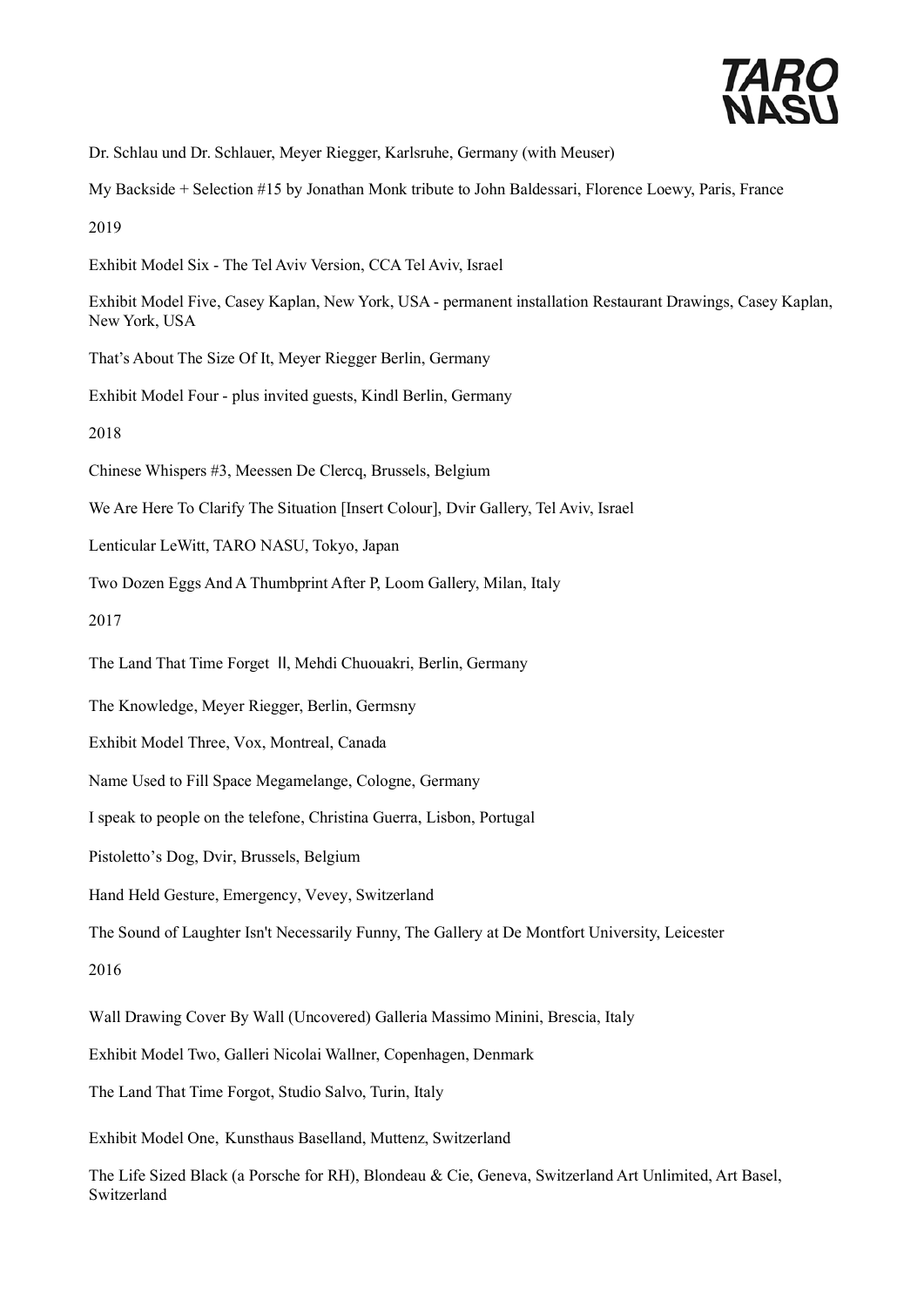

In Reflief (my collection of Sol LeWitt books – exact size, shape and occasionally colour), Archiv, Zurich, Switzerland

Paris Bar collaborative exhibition with Douglas Gordan, TARO NASU, Tokyo, Japan

Cool your jet', with Liam Gillick, Quartz Studio, Turin, Italy

2015

Claymation, Museo Carlo Zauli, Faenza, Italy

All the possible combinations of twelve lights lighting (one at a time), Museo d'Arte Contemporanea di Roma, Rome, Italy

Many Hands Make Light Work, Until Then, Paris, France

Anything by the Smiths, Centre d'art Neuchâtel, Neuchâtel, Switzerland Dvir Gallery, Tel Aviv, Israel

2014

Senza Titolo 2012, Cappela dell'Incoronazione, Riso – Museo d'Arte Contemporanea della Sicilia, Palermo, Italy

I<3 1984, Lisson Gallery, London, UK

Left Foot, Galerie Nicolai Walner, Copenhagen, Denmark

The Reader, Taro Nasu, Tokyo, Japan (23.5.2014)

Monk><nannucci, Quartz Studio, Turin, Italy

I went to school with someone called Jonathan Monk, Casey Kaplan, New York, USA

IMMA Irish Museum of Modern Art project space, Dublin, Ireland

More Than Four Hundred Million Ways, Meyer Riegger, Karlsruhe, Germany (23.5.2014)

Quartz (with Maurizio Naunucci), Turin, Italy

2013

COLOURS SHAPES WORDS (pink, blue, square, circle) CAC Malaga, Spain (13 September - 8 December 2013)

Less Is More Than One Hundred Indian Bicycles (with words from Rirkrit Tiravanija and a Silver Shadow), Kunstraum Dornbirn, Austria (20 June – 18. August, 2013)

In Between Exhibitions I, II, III, IV, Yvon Lambert, Paris, France

Senza Titolo, Lisson Milan, Italy

Egg, Centre d'édition contemporaine, Genève, Switzerland (20th February 2013)

France  $\hat{A}$   $\hat{A}$   $\hat{A}$   $\hat{A}$   $\hat{A}$   $\hat{A}$   $\hat{A}$ ' (with David Shrigley), Yvon Lambert, Paris, France

2012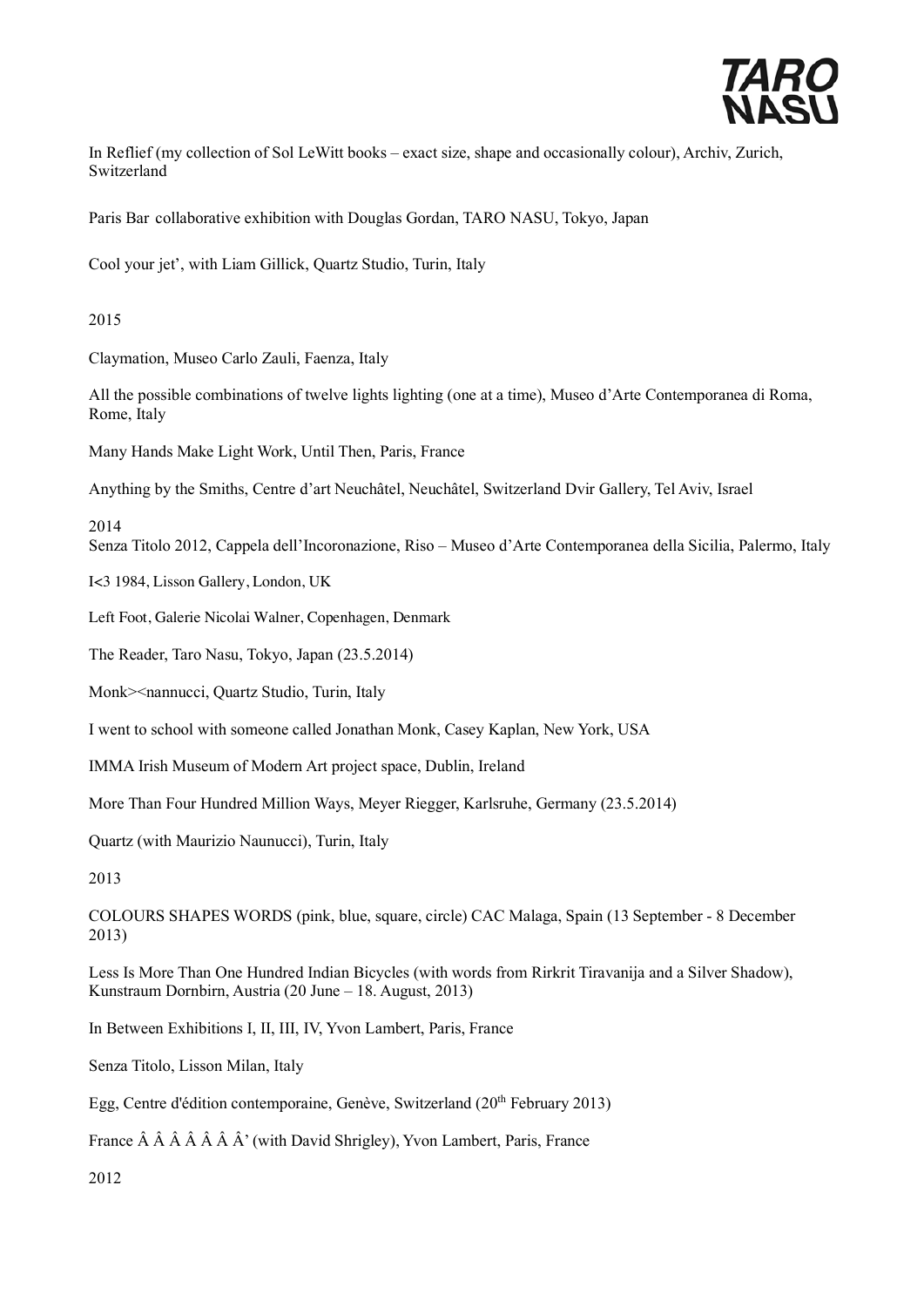

"They came out of nowhere" he said, pointing to nowhere (with Ryan Gander), TARO NASU, Tok

Who Ate All The Pies? Meyer Riegger, Berlin, Germany

Aquarelles Composites (with David Shrigley), Yvon Lambert, Paris, France

#### 2011

Life and Death, Dvir Gallery, 11 Nitzana St, Tel Aviv, Israel

Pre-Birth Communication, Dvir Gallery, 11 Nahum St, Tel Aviv, Israel

World Time Clock and Used Cars, Galleri Nicolai Wallner, Copenhagen, Denmark

Dear Painter Paint For Me One Last Time, BFAS, Blondeau Fine Art Services, Geneva, Switzerland

From Horn of Plenty to Lowered Ceiling, W193, Amsterdam, The Netherlands

Name Used to Fill Space, Meessen De Clercq, Brussels, Belgium

Again, A Time Machine, Eastside Projects, Birmingham, UK

Your Name Here, Casey Kaplan, NY, USA

Balanced Acts, (Collaborative works with Ariel Schlesinger), Meyer Riegger, Berlin, Germany

It's a Circus!, Yvon Lambert, Paris, France

### 2010

Al Gatto Nero, (Collaborative works with Douglas Gordon), Sonia Rosso, Torino, Italy Ghost Rider, (Collaborative works with Ariel Schlesinger), Dvir, Tel Aviv, Israel E, Yvon Lambert, Paris, France Jonathan Monk zu Gast bei BQ, Berlin, Germany Double Act Repeated, (Collaborative works with Douglas Gordon), Lisson, London, United Kingdom I C U, zwap, Sammlung Haubrok zu Gast bei Wilhelm Schürmann, Berlin, Germany ...so different, so appealing?, Meyer Riegger, Karlsruhe, Germany e, Yvon Lambert project space, Paris, France Solo Show for Jonathan Monk, Dvir Gallery, Tel Aviv, Israel The Billboard Book Project (Paris), Three Star Books, Paris, France 2009

The Inflated Deflated, Casey Kaplan Gallery, New York, USA

The Deflated Inflated, Lisson Gallery, London, United Kingdom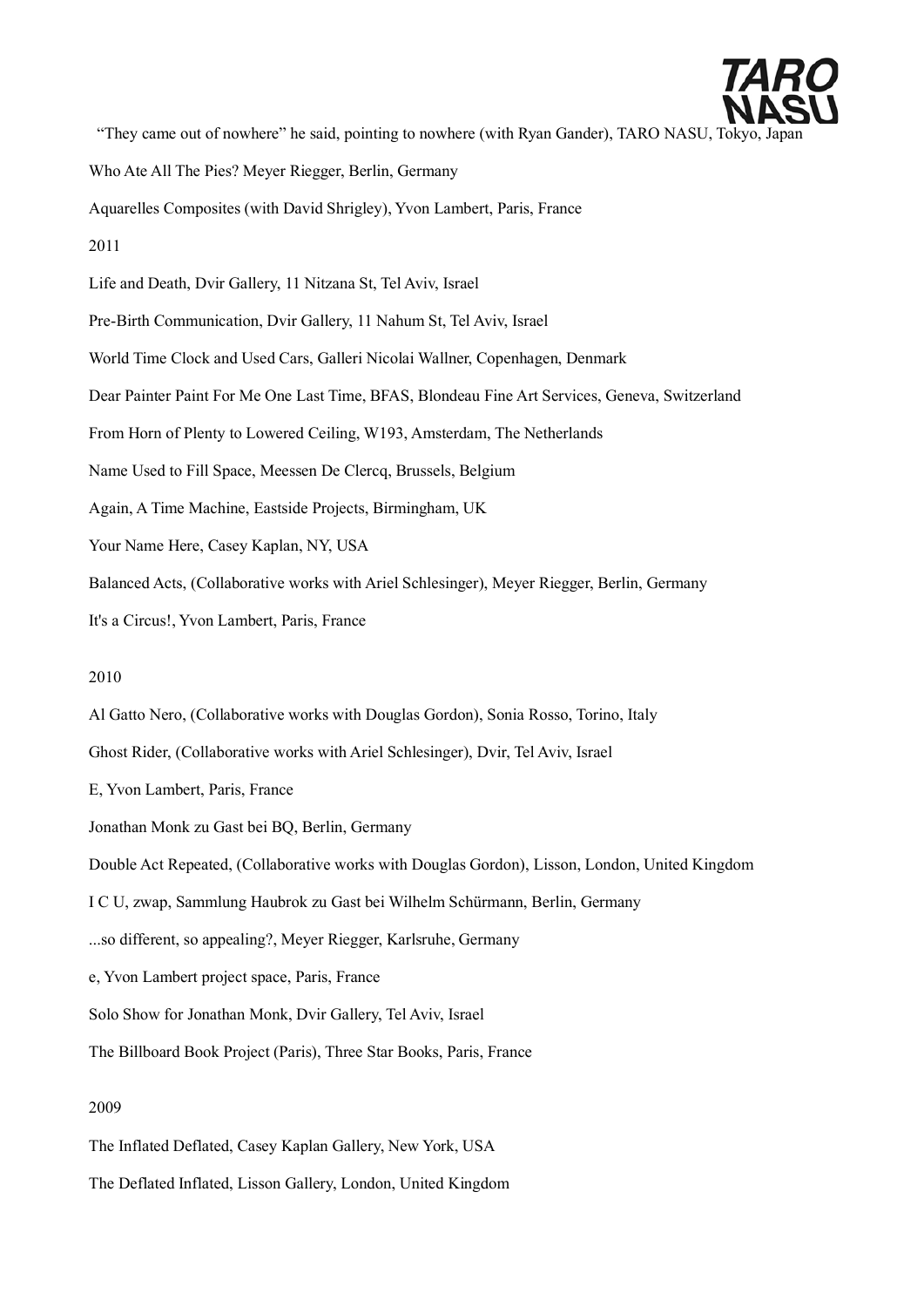

Leon d'Oro, (Collaborative works with Douglas Gordon), Fondazione Morra Greco, Napoli, Italy

Rew-Shay Hood Project Part II, Artpace, San Antonio, Texas, USA

Broken Glass in the Swimming Pool, Cristina Guerra Contemporary Art, Lisbon, Portugal

Book and Poster, Galleri Nicolai Wallner, Copenhagen, Denmark

The Follower and other works that follow on from The Follower, WCW Gallery, Hamburg, Germany

## 2008

Corroborative Paintings, (Collaborative works with David Shrigley), Galeria Estrany De La Mota, Barcelona, Spain

Apples and Pears and other Fruits of The Forest, Galerie Yvon Lambert, Paris, France

Souvenirs from the East, Meyer Riegger, Karlsruhe, Germany

Time Between Spaces, Palais de Tokyo, Paris, France and Musée d'Art Moderne de la Ville de Paris, Paris, France

Something no less Important than Nothing / Nothing no less Important than Something, Tramway, Glasgow, Scotland

Classified Football Results, Jan Mot, Brussels, Belgium

2007

New Paintings, Galleri Nicolai Wallner, Copenhagen, Denmark

The Puzzle, twodo project 2007, Neuer Aachener Kunstverein, Aachen, Germany

No Title, Y8, Hamburg, Germany \*

Rosso, Base, Florence, Italy

Lira Hotel, Galeria Sonia Rosso, Torino, Italy

Some Kind of Game Between This and That, Casey Kaplan Gallery, New York, USA

Jonathan Monk and Peter Roehr, Galerie Mehdi Chouakri, Berlin, Germany

Yesterday, today, tomorrow, etc, Haus am Waldsee, Berlin, Germany

Second Hand, Lisson Gallery, London, United Kingdom

### 2006

Yesterday today tomorrow etc., Kunstverein Hannover, Germany, Kunstverein St. Gallen Kunstmuseum, Switzerland, Kunsthalle Nürnberg, Germany \*

Gallery Hours, Musée d'art contemporain du Val-de-Marne MAC/ Val, Vitry-sur-Seine, France

Back and Forth, (with Michael Snow), Jessica Bradley Art + Projects, Toronto, Canada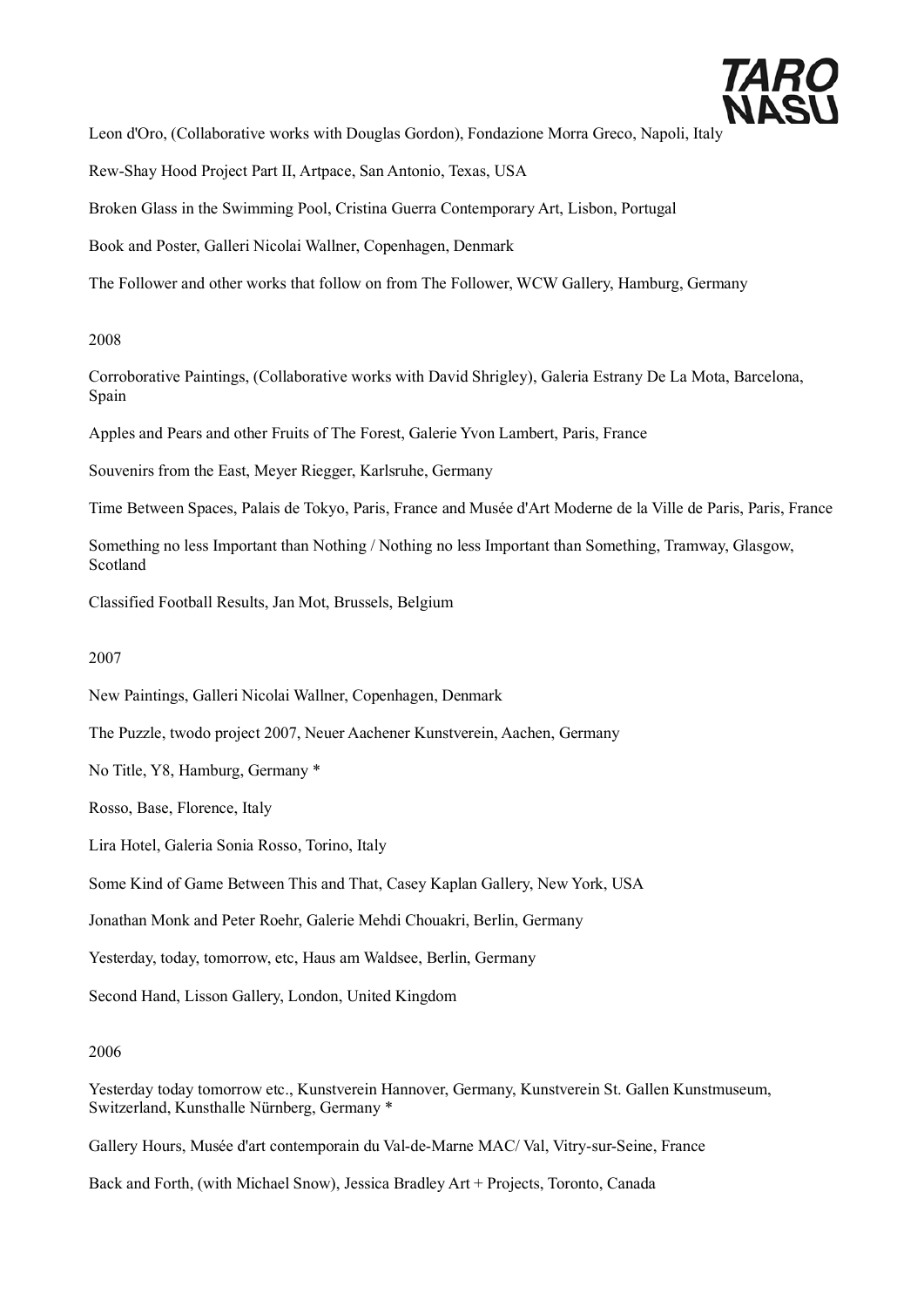

Newton Illustrated/ Upstate, Jonathan Monk and Richard Prince, Galerie Mezzanin, Vienna, Austria

#### 2005

Some...Time ...Waiting, independent internet project curated by Adam Carr To Infinity and Beyond, Public Art Project at Art 36 Basel, Basel, Switzerland In Place and Out of Place, Yvon Lambert, Paris, France Two Correlated Rotations, École des Beaux-Arts, Nantes, France Continuous Project Altered Daily, ICA, London, United Kingdom \* If I Could Turn Back Time If I Could Find A Way, Meyer Riegger, Karlsruhe, German Florida Calls, The Moore Space, Miami, Florida, USA Jonathan Monk & Robert Barry, Yvon Lambert show at Galerie Widmer, Zurich, Switzerland Untitled and Unfinished (Afghanistan), The British School at Rome, Rome, Italy Family of Man, Centre d'art Contemporain Domaine de Kerguéhennec, Bignan, France \* Ocean Wave, - but didn't Bas Jan Ader drink Heineken?, Künstlerhaus Bremen, Germany 2004 Sculptures, Neons & Drawings, Galleri Nicolai Wallner, Copenhagen, Denmark Dutch Details and Other Details, Büro Friedrich, Berlin, Germany Time / Explained / Lengthened / Suspended, Sprüth Magers Projekte, Munich, Germany The Unrealised Realised, Giò Marconi Gallery, Milan, Italy

John Baldessari - Jonathan Monk, Galleri Nicolai Wallner, Copenhagen, Denmark

The Unseen Unseen (part II), Galeri Judin Belot, Zurich, Switzerland

Spazio Symphonia, Milan, Italy

#### 2003

Looking through a hole large enough for me to see you, but not large enough for you to see me, La Salle de Bain, Lyon, France

Time and or Space, The Swiss Institute, New York, USA

The Unrealised Realised Realised in New York, Casey Kaplan, New York, USA

I wear black on the outside because black is how I feel on the inside, Galleria Sonia Rosso, Torino, Italy

The Unrealised Realised, Galerie Yvon Lambert, Paris, France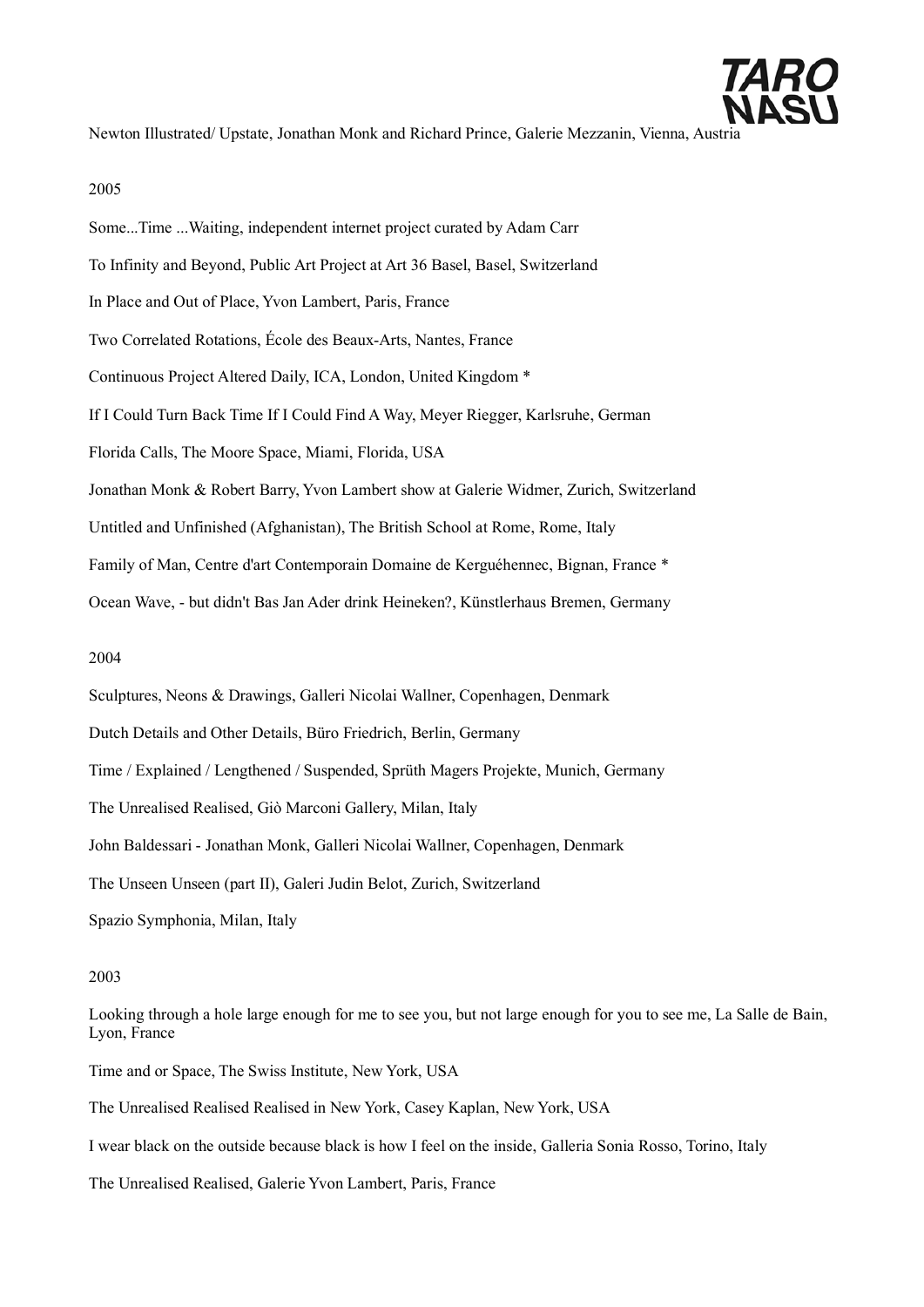

Projected Works, Lisson Gallery, London, United Kingdom

During the exhibition the gallery will be open, Galerie Jan Mot, Brussels, Belgium

Small Fires Burning (after Ed Ruscha after Bruce Nauman after), Grazer Kunstverein, Graz, Austria

Jonathan Monk: Squares Circles Squares exhibited alongside Kazimir Malevitj: Suprematism, The Menil Collection, Houston, Texas, USA

YES/NO/MAYBE, Programa Arts Center, Mexico City, Mexico

Neither a borrower, nor a lender be, Arnolfini, Bristol, United Kingdom

#### 2002

Small Works, Galleri Nicolai Wallner, Copenhagen, Denmark

1+1=2, Meyer Riegger, Karlsruhe, Germany

Repertoire & other works by Jonathan Monk, Galerie Yvon Lambert, Paris, France

The 366th Sunset, am Parlamentsplatz. Frankfurt am Main, Germany

Yesterday is almost as yesterday, Galerie Diana Stigter, Amsterdam, Holland

How the world works, LAC, Sigean, France

Roundabout, present tense 23, Art Gallery of Ontario, Toronto, Canada

Today is just a copy of yesterday (Tel Aviv), Dvir Gallery, Tel Aviv, Israel

Free Lane, Casey Kaplan, New York, USA

Jonathan Monk: Special Guest: Pierre Bismuth, Galerie Diana Stigter, Amsterdam, The Netherlands

2001

Our trip out west, CAC, Vilnius, Lithuania (with Pierre Bismuth)\*

If you stare at a printed page for long enough it starts to move, Galerie Yvon Lambert, Paris, France

Gyrostasis (with Dave Allen), Workwebart, Köln, Germany

You'll get a bang out of this, (with Douglas Gordon), Galleri Nicolai Wallner, Copenhagen Denmark

### 2000

Something between something and something else, Galleria Sonia Rosso, Pordenone, Italy

SOLLEWITTONEHUNDREDCUBESCANTZSLOWSLOWSEASYNOWFRONTTOBACKBACKTOFRONTO NITSSIDEFOREVER, Meyer Riegger, Karlsruhe, Germany

1999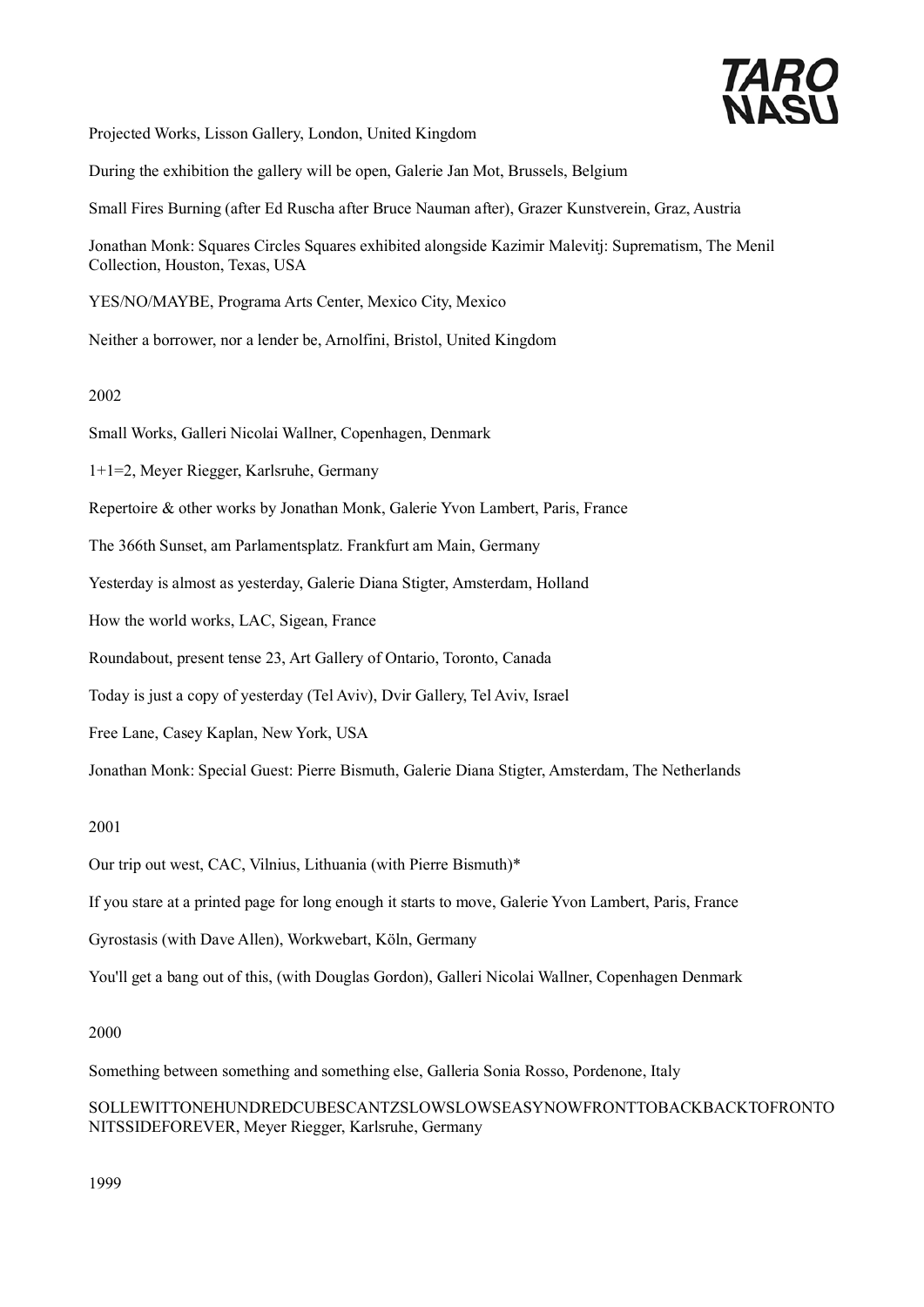

Meine Onkel, Meyer Riegger, Karlsruhe, Germany

...and do you think Phileas Fogg (David Niven) really went around the world in eighty days..., Casey Kaplan, New York, USA

...and in Rumble Fish, does Rusty-James (Matt Dillon)really ride his brothers motorbike..., Jack Hanley, San Francisco, USA

## 1998

In search of Gregory Peck, Lisson Gallery, London, United Kingdom

Some time spent looking through a window, Francesca Pia, Bern, Switzerland

Tea Party at 136 and Other Works, Galerie Yvon Lambert, Paris, France

Untitled, Galleri Nicolai Wallner, Copenhagen, Denmark

## 1997

Casey Kaplan, New York, USA

Anything by the Smiths, Centre d'Art Contemporain, Neuchatel, Switzerland

## 1996

Salon Ryman, FRAC Des Pays de la Loire, Nantes, France

Crash Bang Wallop, City Racing, London, United Kingdom

The Time between the 12th and the 13th of January 1996, Atle Gerhardsen, Oslo, Norway

## 1995

Lust for Life, Galleri Nicolai Wallner, Copenhagen, Denmark

The Agony, The Ecstasy (and some other stuff), Galleri Index, Stockholm, Sweden

A Brush with Death, Tramway, Glasgow, Scotland \*

### 1994

Almost Enough, CCA, Glasgow, Scotland

OLD PECULIAR, Galleri Nicolai Wallner, Copenhagen, Denmark \*

My Record Collection, Bentinck Street., Glasgow, Scotland

## 1992

ON THE CHEAP Centre for Contemporary Arts, Glasgow, Scotland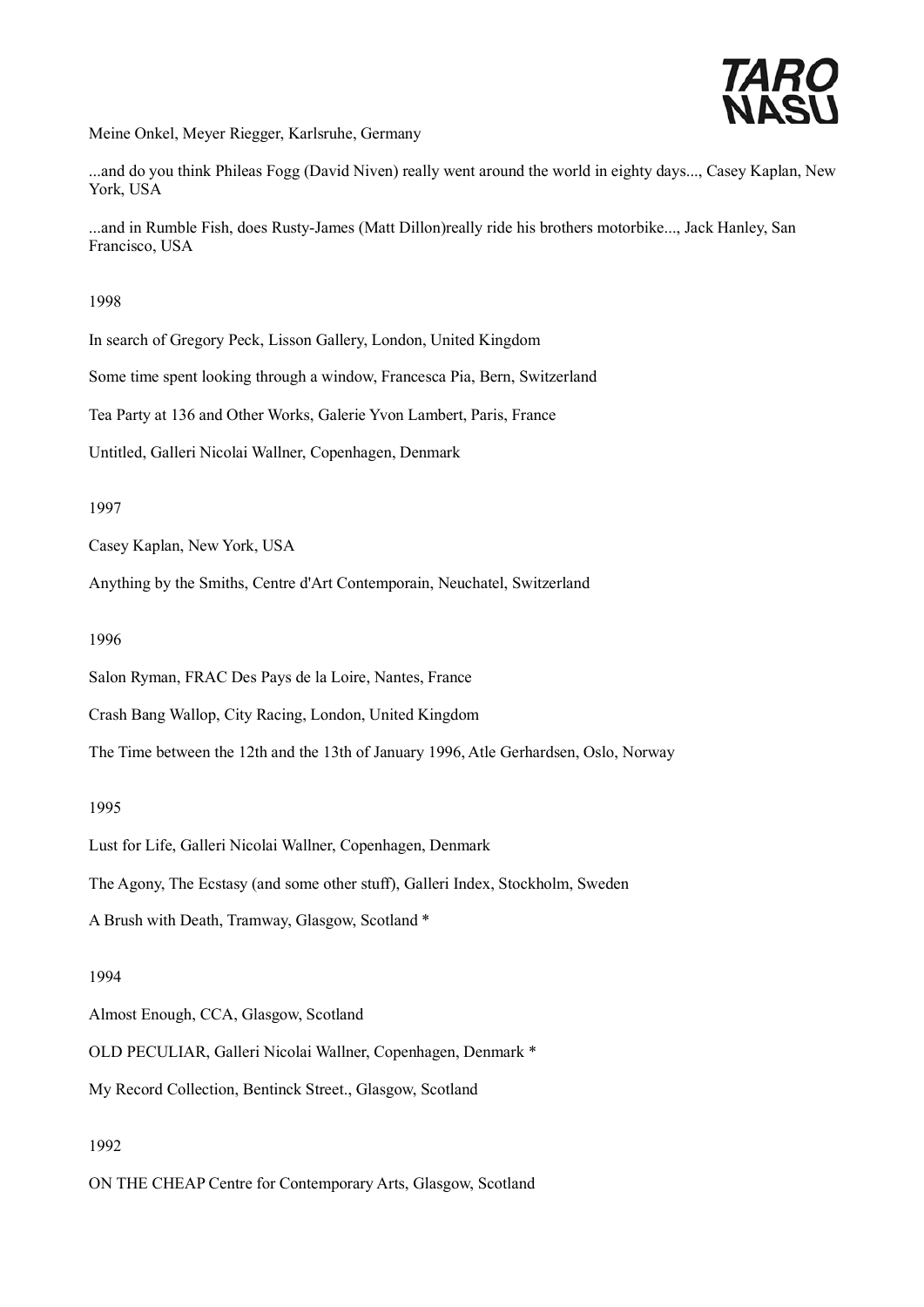

## GROUP EXHIBITIONS

2022

TRAIN.ZUG.TRENO.TREN, Mudac, Lausanne, Switzerland (June 71th, 2022)

2021

Elle Rit, Palais de Tokyo, Paris, France (Opening November 25 until December 22, 2021) Llano, Mexico City, MX (Nov)

Sound and Silence: Der Klang Der Stille in Der Kunst Der Gegenwart, Kunstmuseum Bonn, Bonn, Germany So wie wir sind 3.0, Museum Weserburg, Bremen, Germany

Paint it Black, Meyer Riegger, Berlin, Germany

Galleria Enrico Astuni, Bologna, Italy

Goodbye World, apexart INTL open call, on view on an ice floe in the bay of Bothnia, Swedish Lapland: February 14 2021- Until the ice melts

2020

Fuckers, curated by Jakob Kolding, Galerie der Stadt Schwaz, Austria

X - group show curated by Claude Closky, FRAC des Pays de la Loire, La Fleuriaye, Carquefou, France The Waiting List, Grand Palais, Bern, Switzerland

gesture, form, technique V, TARO NASU, Tokyo, Japan

Boxenstopp, Quadrat, Berlin, Germany

A Double Headed Coin, Project78 Gallery, St.Leonards at Sea, United Kingdom

STUDIO, Berghain, Berlin, Germany

Read / ing, Quinta do Quetzal, Vidigueira, Portugal

Good Vibrations, Cristina Guerra, Lisbon, Portugal

A Means To An End, Meyer Riegger Karlsruhe, Germany

News from Home, Dvir Gallery, Brussels, Belgium

Je me souviens, Dvir Gallery, online

New WordーThe Power of Dreams, works from the Taguchi Art Collection, Iwaki city Art Museum, Fukushima, Japan A Perfect Day, Amsterdam, Netherlands

2019

Collectionner au XXIe siècle – De leur temps (6), Collection Lambert, Avignon, France

Museum of Modern Art and Western Antiquities, Department of Carving and Modeling Section II: Form and Volume, Cristina Guerra Contemporary Art, Lisbon, Portugal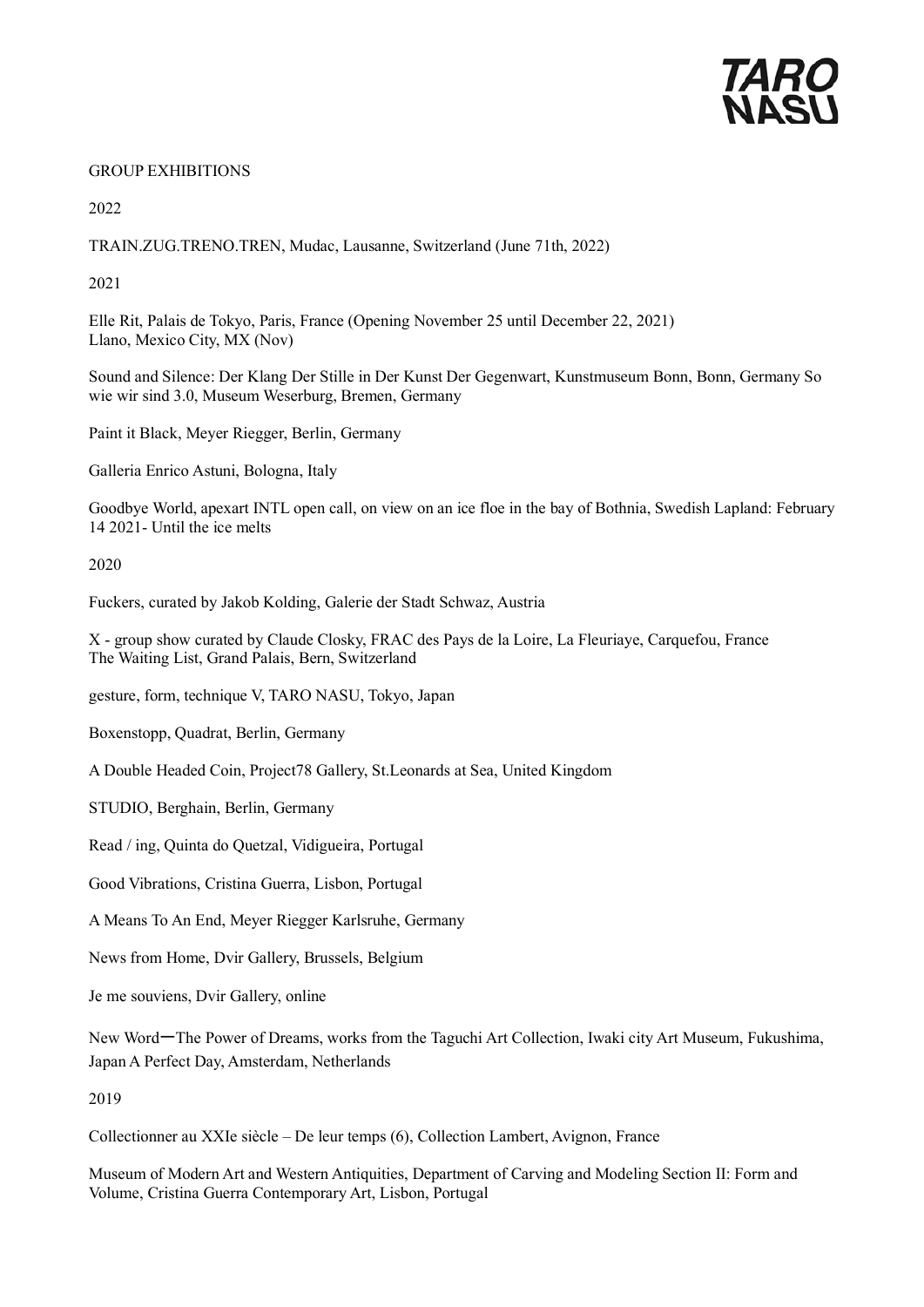

Atlas. A Cartography of Donation, Musée cantonal des Beaux-Arts - MCBA, Lausanne Switzerland Last Letter, Remembering Felix Gonzales-Torres, Dvir Gallery, Tel Aviv, Israel

The Senseless Body, Palazzo della Ragione, Bergamo, Italy

Points de Rencontres, Centre Pompidou, Paris, France

Out of Order, works from the Haubrok collection at Neues Museum Nuremberg, Germany #after − de l'édition à l'exposition, CAPC - Musée d'art contemporain, Bordeaux, France Postcard reloaded, Kunstraum Potsdam, Potsdam Germany

Drawing Wow, Berlin con mucho arte (BcmA), Berlin, Germany

+1 Safe Gallery, Berlin, Germany

The Artist's Brushstroke, Galleri Nicolai Wallner, Copenhagen, Denmark

The Zone, Dvir Gallery, Tel Aviv, Israel

The Other Is Oneself, Franz-Josefs-Kai 3, Vienna, Austria

Mirabilia Urbis, ArtQ13, campo de Fiori and around Rome, Italy

The Happy Fact: A Popular Mechanics of Feelings, La Casa Encendida, Fundación Montemadrid, Madrid, Spain

Une Poétique du multiple, Artothèque de Caen, Caen, France

Exploded Textiles, Art Gallery of New South Wales and Tamworth Regional Gallery, Australia

Come together, Meyer Riegger, Berlin

lille3000 2019: eldorama, Lille, France

Calculated Chance, The Société, Brussels, Belgium

Des mots et des choses, FRAC Bretagne Châteaugiron France

All we have is what our Childhood gave us, Untilthen Paris France

Drawn Together Again, FLAG Art Foundation New York City, NY, USA

Der Duft der Bilder, Werke der colección olor VISUAL, Barcelona, Städtische Galerie Delmenhorst, Delmenhorst, Germany

Step 13, Dvir Brussels, Belgium

Summer Show Nicolai Wallner Copenhagen, Denmark Kunst Über Kunst, Mehdi Chouakri, Berlin, Germany

2018

There will never be a door. You are inside. Works from the Coleção Teixeira de Freitas, Santander Art Gallery, Madrid, Spain

Collection 100 % Galerie de multiples - GDM Paris, France

NAK Benefiz Auktion, Neuer Aachener Kunstverein, Aachen, Germany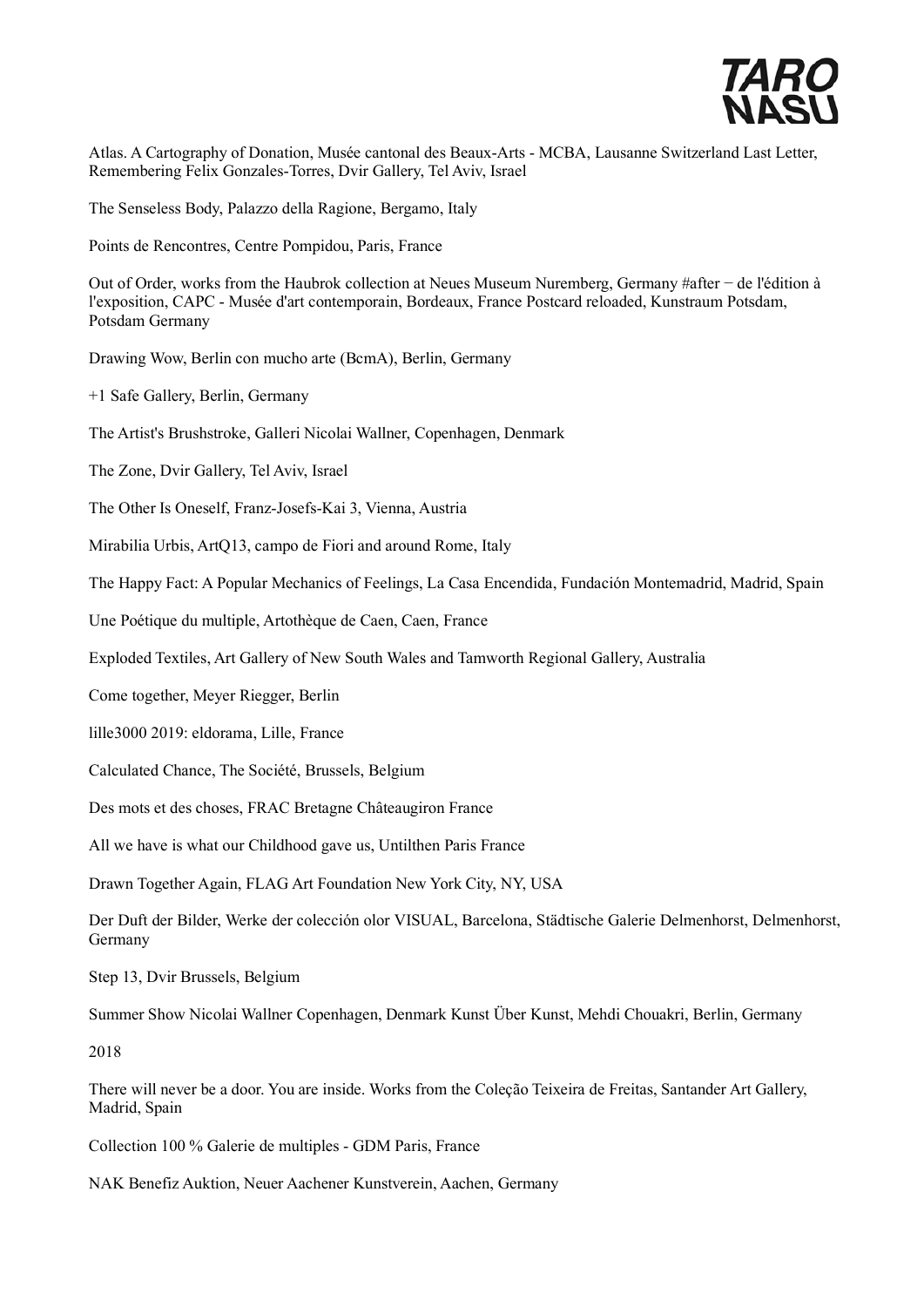

Stories from the city, Centre d'Art le LAIT, Albi, France

1000 imagens; uma palavra vale mais que mil imagens, Cristina Guerra Contemporary Art, Lisbon, Portugal Nature Morte, Mehdi Chouakri, Berlin, Germany

Rien de trop, L'Atelier, Nantes, France

Der Duft der Bilder, Werke der colección olorVISUAL, Barcelona, Opelvillen Rüsselsheim, Germany

It's Not The Size That Matters, Maison d'Art Bernard Anthonioz Nogent-sur Marne, France

Contre tout Espoir, Galerie Dvir, Brussels, Belgium

Cliche, Almine Rech Gallery - New York, New York City, NY USA

Sarajevo Storage – Collection Pierre Courtin, Art Gallery of Bosnia and Herzegovina Sarajevo, Bosnia and Herzegovina Cote d'Azur, Galerie Emmanuel Hervé, Paris, France

The Collection for the Poor Collector, Sperling, Munich, Germany

Kedem - Kodem - Kadima, CCA - The Center for Contemporary Art Tel Aviv, Israel

Da Uno A Dieci, Galleria Massimo Minini, Brescia, Italy

Power To The People. Political Art Now. Schirn Kunsthalle Frankfurt, Germany

From the Cabinet of Curiosities to the Curatorial Situation, Staatliche Kunsthalle Baden-Baden, Baden-Baden, Germany Kunsthalle for Music, Witte de With, Rotterdam, Netherlands

Giant Size, Mehdi Chouakri, Berlin, Germany

Dance to the Music of Time, Galerie Dvir, Brussels, Belgium

Paperwork, Haubrok Collection, Berlin, Germany

From the Cabinet of Curiosities to the Curatorial Situation - Staatliche Kunsthalle Baden-Baden, Baden-Baden, Germany The Electric Comma, Venice, Italy

2017

'The Transported Man, Broad Art Museum, Michigan State University, East Lansing, MI, USA

Art of the Postcard, Handel Street Projects, London, UK

'Remastered – Die Kunst der Aneignung/The Art of Appropriation, Kunsthalle Krems, Austria

Related things unrelated things related…, Barriera, Turin, Italy

Publishing as an Artistic Toolbox: 1989–2017, Kunsthalle Wien Museumsquartier, Vienna, Austria

An exhibition of works, Leadapron, Los Angeles, CA, USA

The Carpet Kartell, Tanja Grunert, New York, NY, USA

The Transported Man, Broad Art Museum, Michigan State University, East Lansing, MI, USA

VVAA. Displays of Affection II: Imaginar el futuro, Galeria Estrany-de la Mota, Barcelona, Spain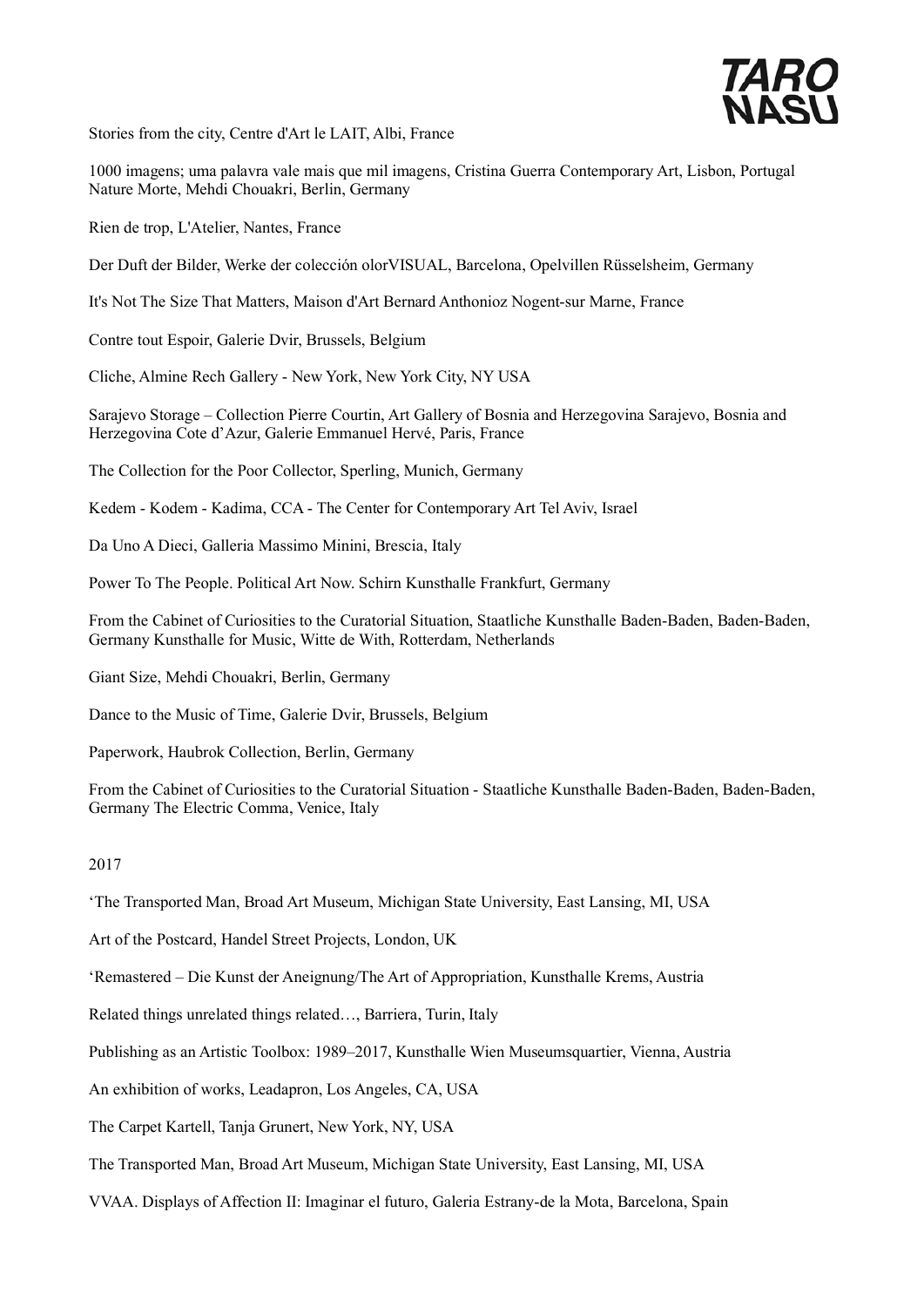

Junge Sammlungen 04: The Vague Space - Sammlung Christian Kasper Schwarm, Museum Westerburg, Bremen, Germany

Ubi Fracassorium, Ibi Fuggitorium, artq13, Rome, Italy

Assorted Paper, The Sunday Painter, London, United Kingdom

Cinque Mostre / Vision (s), American Academy in Rome, Rome, Italy

Navigating The Unknown (collaborative works with Ariel Schlesinger), Kunsthaus Graz, Austria

Lisson presents... Lisson Gallery, London, United Kingdom

30th Anniversary Exhibition: Attics of My Life, Jack Hanley, New York, NY, USA

#### 2016

In Search of the Present, Espoo Museum of Modern Art, Espoo, Finland 'Wall to Wall: Carpets by Artists, Museum of Contemporary Art, Cleveland, OH, USA

Timezone, Christine Konig Galerie, Vienna, Austria

'Passengers, Salon Dahlmann, Berlin, Germany

Hermann tritt schüchtern herein, Meyer Riegger, Berlin, Germany

One, Noe One and One Hundred Thousand, Kunsthalle Wien, Vienna, Austria 'This Is Your Replacement', Sies + Höke Galerie, Düsseldorf, Germany

Line, Lisson Gallery, London, UK

Me, Schirn Kunsthalle, Frankfurt am Main, Germany

Portrait of the Artist as Alter, FRAC Haute-Normandie, Sotteville-lés-Rouen, France

2015

Je me souviens, La Traverse – centre d'art contemporain d'Alfortville, Alfortville, France

Old News (Again), Cneai, Chatou, France

Les images constellantes, Villa du Parc – centre d'Art Contemporain, Annermasse, France

Packing the bud/opposing the worm/adjusting the heat/eluding the wind/escaping the bee, Museo Casa Ivan Bruschi, Arezzo, Italy

I Speak, Knowing It's Not About Speaking, Fundació "la Caixa", Barcelona, Spain 'Portrait of the Artist as Alter', Frac Haute-Normandie, Sotteville-lès-Rouen, France

Black Sun', Fondation Beyeler, Riehen/Basel, Switzerland

By Boat (Farewell), Joségarcia, mx, Mexico City, Mexico

Donde Esta La Playa? The Summer Show, Gallerie Nicolai Wallner, Kopenhagen, Denmark

Every Inclusion Is An Exclusion Of Other Possibilities II, SALT, Istanbul, Turkey 'Wish You Were Here', MAC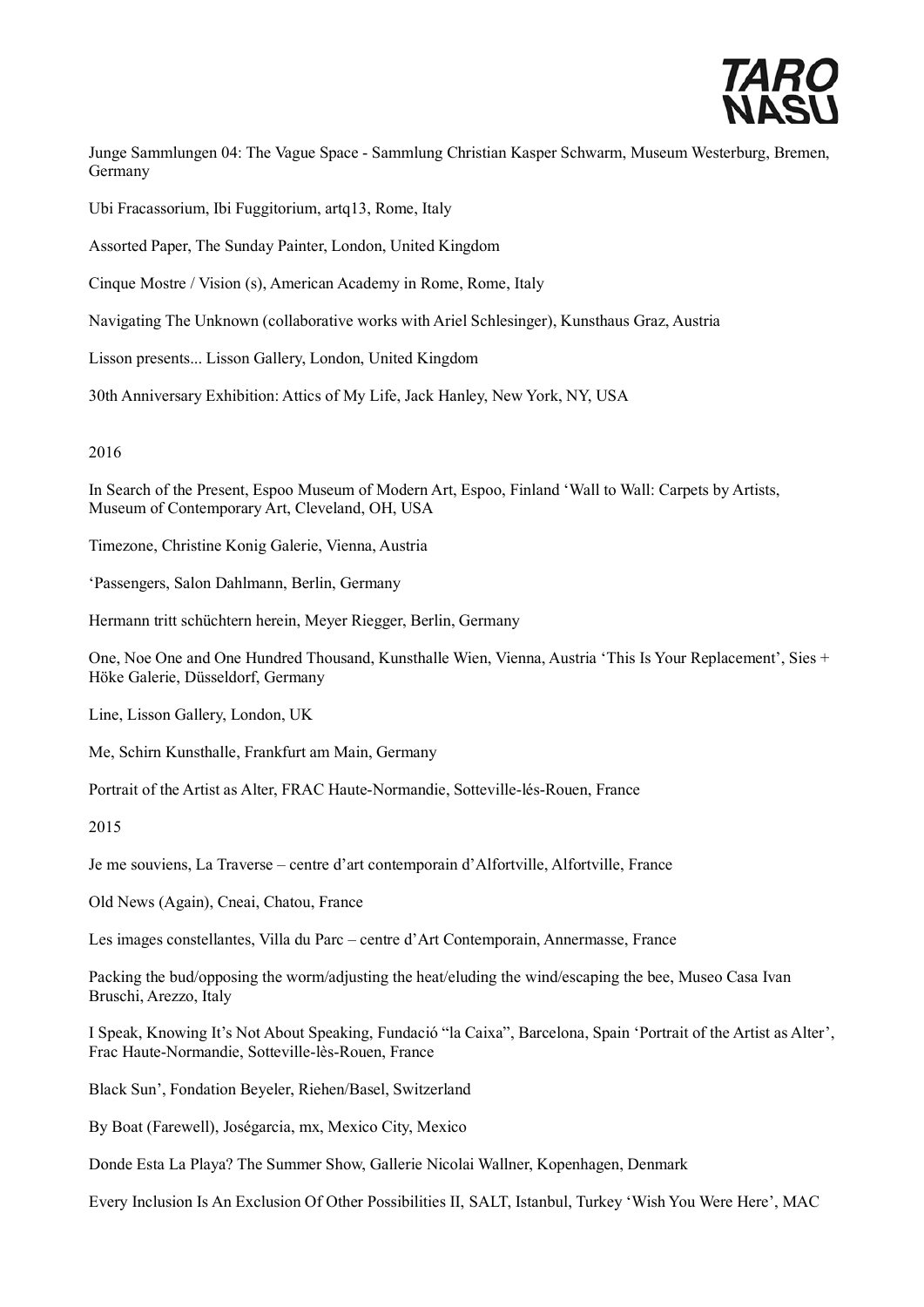# *TARO*<br>NASI

Birmingham – Midlands Art Centre, Birmingham, UK

Forms of the Everyday, Galeria Estrany – De La Mota, Barcelona, Spain

As the Earth Spins Beneath The Stars, Leal Rios Foundation, Lisbon, Portugal

Postcards are to be looked at, Galerie van Gelder, Amsterdam, The Netherlands

South by Southeast, Osage, Hong Kong

A man walks into a bar, Collectors Room Berlin, Berlin, Germany

A Kassen. Naked Photogrpaher, Maisterravalbuena Galeria, Madrid, Spain

Idées Miltiples, Galerie des Galeries, Paris, France

Open Source: Engaging Audiences in Public Space, City of Philadelphia Mural Arts Program, PA, USA

Wetlands Hero, CNEAI – Centre National Édition Art Image, Chao, France

ED RUSCHA: Books & Co., Gagosian, Paris, France

Je me souviens du genocide arménien, sobering, Paris, France

Mon Jardin est dans tes yeux, Musée des Arts Contemporain de la Fédération Wallonie-Bruxelles, Hornu, Belgium

Otftwdtoowrditiwwwd, Mehdi Chouakri at Meyer Riegger Karlsruhe, Germany Art Parcours, Art Basel, Basel, Switzerland

The Curves of the Needle, Baltic Centre for Contemporary Art, Gateshead, UK 'Cannibalism? On Appropriation in Art', Zacheta National Gallery of Art, Warsaw, Poland

Conversation Piece, Fondazione Memmo, Rome, Italy

SMALL Rome', Frutta Gallery, Rome, Italy

More Konzeption Conception Now, Museum Morsbroich, Leverkusen, Germany

Facts, Phantoms and Time Machines, Winzavod Art Centre, Moscow, Russia 'Not: The Art of Resistance', The Holden Gallery, Manchester, UK

#### 2014

No Such Thing As History: Four Collections and One Artist, Espace Louis Vuitton Munich, Germany

You Got Mail, Mostyn, Llandudno, Wales, United Kingdom

Somos Libres II, works from the Mario Testino Collection, Pinacoteca Gianni e Marella Agnelli, Turin, Italy (10 May - 14 September, 2014)

Whitechapel Gallery, London, United Kingdom

Generation - 25 Years of Contemporary Art in Scotland, Scottish National Gallery of Modern Art Edinburgh, United Kingdom

Return Journey, Mostyn, Llandudno, Wales, United Kingdom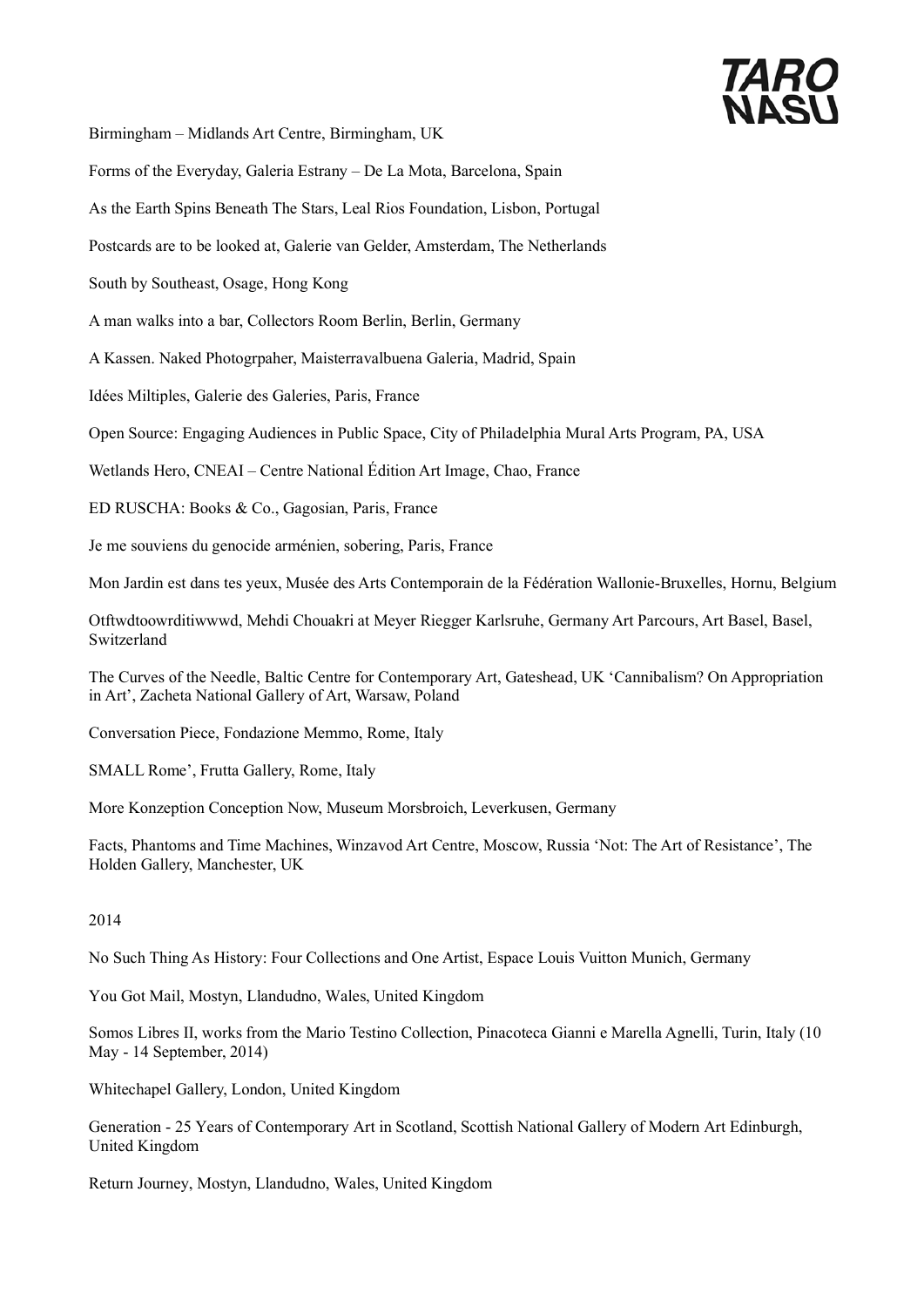# *TARO*<br>NASI

Pourquoi ecrire?, Sobering, Paris, France

Eclipse, Dvir Gallery, Tel Aviv, Israel

The Circle Walked Casually, Deutsche Bank Kunsthalle, Berlin, Germany

Pinault Collection at Grimaldi Forum, Monaco

## 2013

Incontri, Schauwerk Sindelfingen, Germany

Mindwalk, Galerija Vartai, Vilnius, Lithunia

- Nostalgic For The Future, Lisson, London, United Kingdom
- Honey, I rearranged the collection, Philippe Cohen Collection, Passage de Retz, Paris, France
- By-Cycle, Heldart, Berlin, Germany
- Sister Sara's Theme, Prism, Los Angeles, USA
- Episode 3: Cézanne beats Pollock, In-Situ, Berlin, Germany
- Société Satiété, Les Mouettes, Vevey, Switzerland
- Together, Dvir Gallery, Tel Aviv, Israel
- There are Other Routes than Ours, Tamayo Contemporary Art Museum, Mexico
- A House of Leaves. Third Movement, David Roberts Foundation, London, United Kingdom
- Four Something, Dvir Gallery, Tel Aviv, Israel
- Jetztzeit (Present time) + The Angel's Back, Centre d'Art la Panera, Lleida, Spain
- MAPPA, Page 2, Nomas Foundation, Rome, Italy
- Novecento Mai Visto. From Albers to Warhol to (now), Museo di Santa Giulia, Brescia, Italy
- In Deed: Certificates of Authenticity in Art, CAC Vilnius, Lithuania
- Nenn mich nicht Stadt, Lokremise, St.Gallen, Switzerland (August 17 November 10, 2013)
- Rhythm in it, Vom Rhythmus in der Gegenwartskunst, Aargauer Kunsthaus, Aarau, Switzerland
- When Attitudes Became Form Become Attitudes, Museum of Contemporary Art Detroit, USA

2012

FIRST AVENUE: ONE-WAY STREET - Museu Serralves - Museu de Arte Contemporânea, Porto, Portugal Postscript: Writing After Conceptual Art - Museum of Contemporary Art Denver, Denver, CO, USA No Desaster, Sammlung Haubrok bei Falckenberg, Hamburg, Germany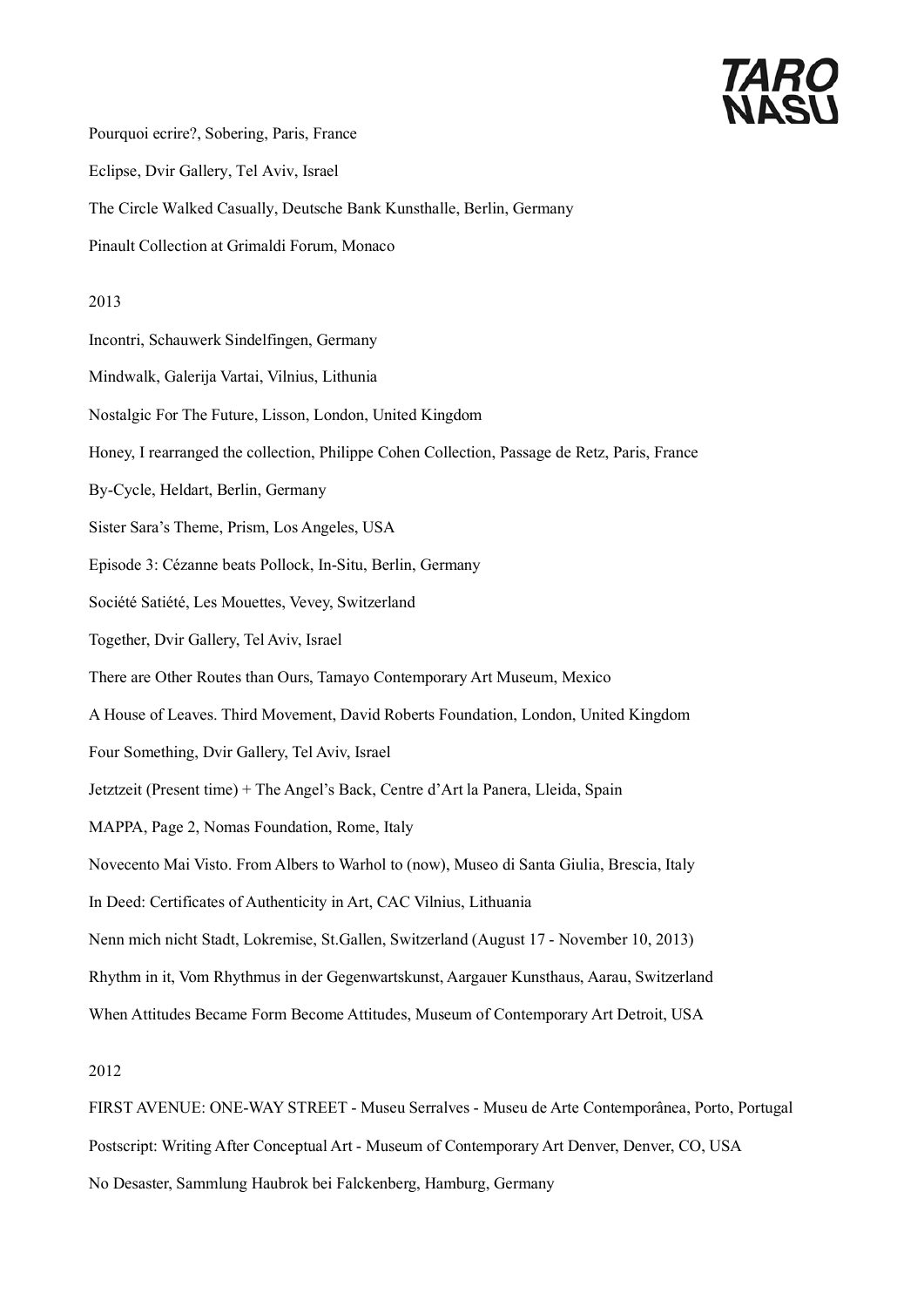

This is a special blackout edition! Kadist Art Foundation, Paris, France

- Gold, Kunsthalle Nürnberg, Nuremberg, Germany
- When Attitudes Became Form Become Attitudes, Wattis Institute for Contemporary Arts, San Francisco, USA
- Detective, Galerie Andreas Huber, Wien, Austria
- We Disappear You, Frutta Gallery, Rome, Italy
- APO-CALYPS, Béard Factory, Clarens / Montreux, Switzerland
- An hour of Light, Dvir Gallery, Tel Aviv, Israel
- No. 17, Casey Kaplan Gallery, New York, NY, USA
- S,M,L,XL, Galleri Nicolai Wallner, Kopenhagen, Denmark
- Accidentally on Purpose, a project by Candice Jacobs & Fay Nicolson, QUAD, Derby, UK
- Fremde Überall Foreigners Everywhere, Pomeranz Collection at Jewish Museum Vienna, Austria
- More Real? Art in the Age of Truthiness, Site Santa Fe, Santa Fe, New Mexico
- Art Foundation Mallorca Collection Special Edition, CCA Andratx, Andratx, Mallorca, Spain
- Theatre of life, CoCA Centre of Contemporary Art Torun, Torun, Poland
- The Artists' Postcard Show, Spike Island, Bristol, UK
- Lightness, Less is More Projects, Paris, France
- Appropriation, Essays and Observation, Berlin, Germany
- Im Raum des Betrachters Skulptur der Gegenwart Werke aus der Sammlung Moderne Kunst Pinakothek der Moderne, Munich, Germany
- one and the other are another, Ludlow 38, New York City, USA
- Parallelwelt Zirkus, Kunsthalle Wien, Austria
- Néon, Who's afraid of red, yellow and blue ? La Maison Rouge, Paris, Germany
- Déjà-vu? The Art of Copying from Dürer to YouTube, Staatliche Kunsthalle Karlsruhe, Germany
- An Incomplete History Of Incomplete Works Of Art, curated by Adam Carr, Galleria Francesca Minini, Milan, Italy
- Ministry of Truth, Boers-Li Gallery, Bejing, China
- KonterFrei zum Porträt heute General Public, Berlin, Germany
- The Poster Show, Carlier Gebauer, Berlin, Germany
- January 5-31, 2012, Pavillon am Milchhof, Berlin, Germany
- A Corral Around Your Idea, Jan Mot Gallery, Brussels, Belgium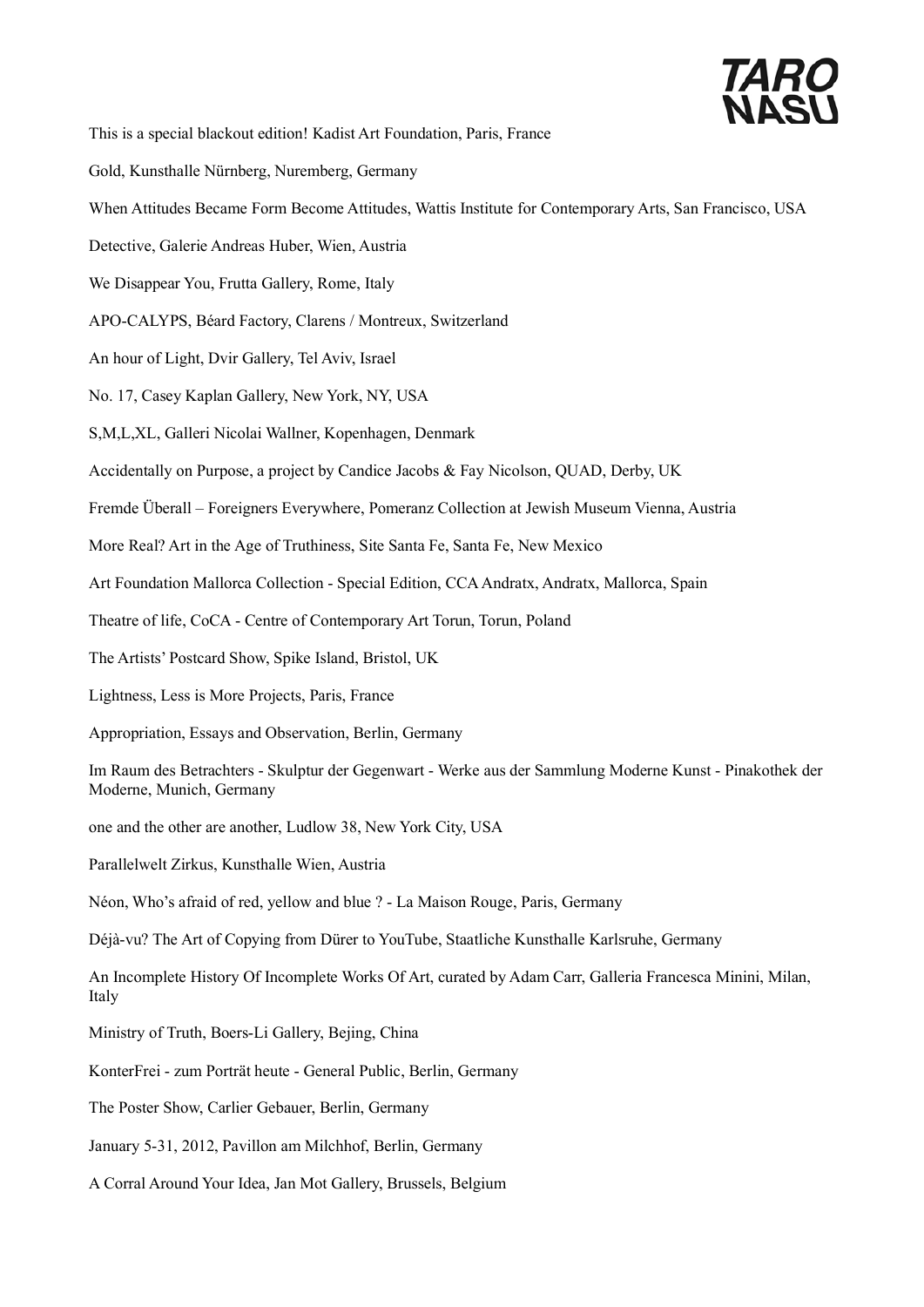

2011

- En Obras, Colecao Teixera De Freitas, TEA Tenerife Espacio de las Artes, Santa Cruz de Tenerife, Spain
- Magic Lantern: Recent Acquisitions in Contemporary Art, Israel Museum, Jerusalem
- Incongru, Quand l'Art fait rire, Musée cantonal des Beaux-Arts, Lausanne, Switzerland
- Process, Time, Meyer Riegger Berlin, Germany
- Time, Process, Meyer Riegger Karlsruhe, Germany
- I Know About Creative Block And I Know Not To Call It By Name, Lisson Gallery, Milan, Italy
- Books on Books, SI Swiss Institute, New York City, NY, USA
- In Deed: Certificates of Authenticity in Art, De Vleeshal, Middelburg, Netherlands
- Je suis seul, avec vous, MAC's Grand Hornu Musée des Arts Contemporains, Hornu, Belgium
- Small Fires Sint-Lukasgalerie, Brussels
- Compass Drawings from the Museum of Modern Art New York, Martin-Gropius-Bau, Berlin, Germany
- Odd Size, Galleri Nicolai Wallner, Copenhagen, Denmark
- Homage to Bas Jan Ader (1942-1975), Dvir Nahum 11, Tel Aviv, Israel
- MMK 1991-2011 20 Year of Presence, MMK, MMK Zollamt and MainTor Areal, Frankfurt, Germany
- Group Show / Solo Show (Robert Barry), Crate Studio and Project Space, Kent, UK
- O, Green on Red Gallery, Dublin, Ireland
- Conceptual Tendencies 1960 to Today, Daimler Collection, Berlin
- The unbearable lightness of being, Yvon Lambert, Paris, France

Vamiali's, Athens, Greece

Power to the People: Contemporary Conceptualism and the Object in Art, Australian Centre for Contemporary Art, Melbourne, Australia

Again, A Time Machine: re-arranging histories for an alternative future, touring exhibition initiated by Book Works, Birmingham, UK. Eastside Projects, Birmingham (26 February- 16 April 2011), Motto, Berlin (6 May – 2 June 2011), The Showroom, London (June 2011 –March/April 2012), Spike Island, Bristol (16 September – 9 October 2011), White Columns, New York (20 October - 19 November 2011)

Verschwende Deine Jugend, Wendt + Friedmann Galerie, Berlin, Germany

We Are Grammar, Pratt Manhattan Gallery, NY, USA

2010

Cosa fa la mia anima mentre sto lavorando?, GAM, Civica Galleria d'Arte Moderna di Gallarate, Gallarte (VA), Italy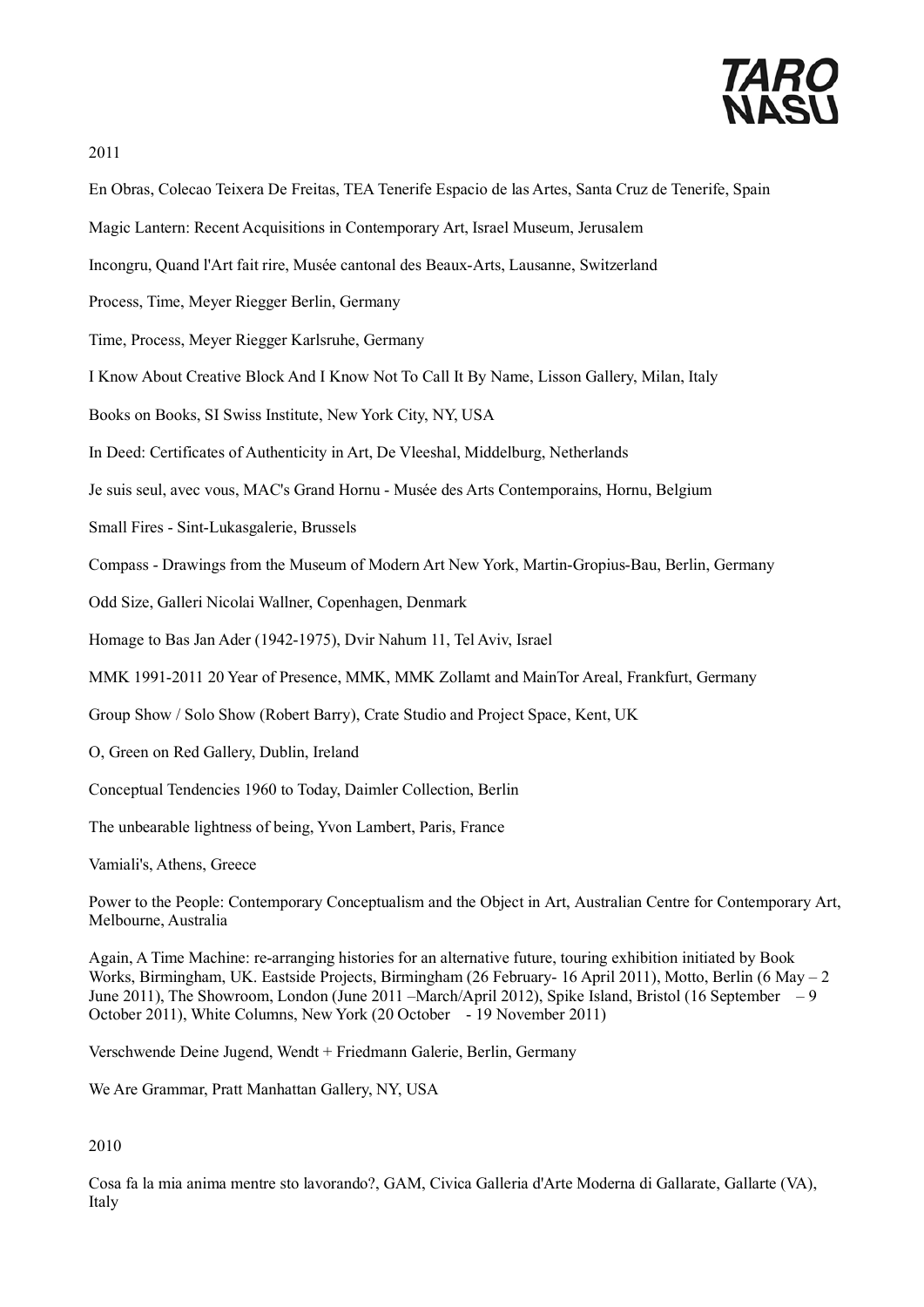

Viaggio in Italia, Palazzo Fabroni Arti Visive Contemporanee, Pistoia, Italy

Chartreuse jeune, an intervention by Olaf Nicolai, Casa Tabarelli, Girlan/Cornaiano, Italy

Exhibition, exhibition, Castello di Rivoli, Turin, Italy

Happy End, Kunsthalle Göppingen, Göppingen, Germany

Fische hinterlassen keine Spuren, Künstlerhaus Bremen, Germany

Gallery, Galerie, Galleria, Norma Mangione Gallery, Turin, Italy

Being There, The Meet Factory, Prague, Czech Republic

The Way We Do Art Now, curated by Pavel Büchler, Tanya Leighton, Berlin, Germany

The Cover of a Book is the Beginning of a Journey, The New Art Gallery, Walsall, United Kingdom

Wish list of a young collector, Yvon Lambert, Paris, France

Pictures about Pictures. Discourses in Painting from Albers to Zobernig, MUMOK: Museum Moderner Kunst Stiftung Ludwig Wien, Vienna, Austria

In Print, E-Flux, New York, NY

Linguaggi e Sperimentazioni. Giovani artisti in una collezione contemporanea, MART- Museo d'Arte Moderna e Contemporanea di Trento e Rovereto, Rovereto, Italy

Collecter / Recycler, Centre photographique d'Ile-de-France, Pontault Combault, France

Iris. die Erfindung der Farben von 1600 bis heute, Neuer Kunstverein Gießen e.v., Gießen, Germany

SATURDAY, Sunday Art Fair, Berlin, 2010, Germany

Second Hand, Musée d'Art Moderne de la Ville de Paris, Paris, France

The Traveling Show, curated by Adriano Pedrosa, La Colección Jumex, Mexico City, Mexico

SPHERES 2010, 7 energies autour d'une nouvelle experience d'exposition, Galleria Continua, Le Moulin, Boissyle-Châtel, France

Nevermore: Souvenir, souvenir, que me veux-tu? Musée d'Art Contemporain du Val-de-Marne (MAC/VAL), Vitry-sur-Seine, France

Art Barter,.HBC Berlin, Germany

Mexico: expected/unexpected, B.P.S. 22, Charleroi, Belgium

Today I Made Nothing, Elizabeth Dee, New York, NY, USA

Reflection: 15 Years, Casey Kaplan, New York, NY, USA

89 Km. Colección CGAC, MARCO Museo de Arte Contemporánea de Vigo, Vigo, Spain

Next Generation - Einblicke in junge Ostschweizer Privatsammlungen, Kunstmuseum St. Gallen, St. Gallen, Switzerland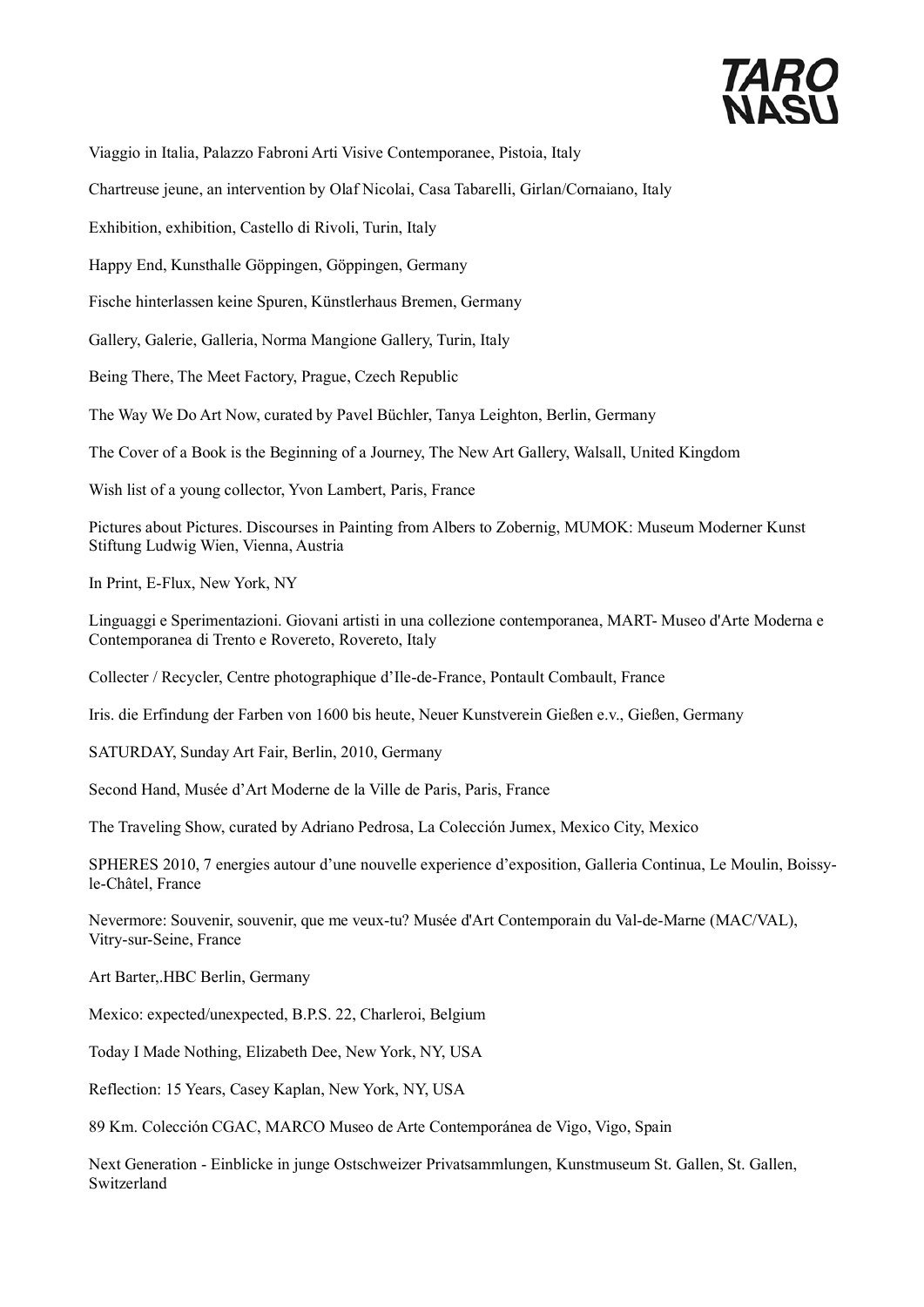

The Berlin Box, Centro Cultural Andratx, CCA, Andratx, Mallorca, Spain

After the Gold Rush, Charles H. Scott Gallery - Emily Carr University of Art + Design, Vancouver, BC

Sculpture as Time: Major works. New Acquisitions, Art Gallery of Ontario, Toronto, ON

DOUBLE BIND / Arrêtez d'essayer de me comprendre !, Villa Arson, Nice, France

2009

Gestern oder im 2. Stock - Karl Valentin, Komik und Kunst seit 1948, Münchner Stadtmuseum, München, Germany

While we are waiting (for the new space), Galleri Nicolai Wallner, Copenhagen, Denmark

Desenhos, Coleccao Madeira Corporate Services, Museu da Cidade, Lisbon, Portugal

The Collectors, curated by Elmgreen Dragset, Danish and Nordic Pavilions, 53rd Venice Biennale, Venice, Italy

Pete and Repeat, The Zabludowicz Collection, London, United Kingdom

I – Works from the Nicolai Wallner Collection, Galleri Nicolai Wallner, Kopenhagen, Denmark

On the Beaten Path, organised by FRAC Bourgogne at La Galerie Georges Brassens, Talan, France

Compass in Hand, Selections from the Judith Rothschild Foundation Contemporary, MoMA, New York, USA

Contemporary Drawings Collection, Museum of Modern Art, New York, NY. Traveled to: Institut Valencià d'Art Modern, Catalan, Spain, 2010

LOCUS SOLUS, Yvon Lambert Paris, Paris, France

The Endless Renaissance, Bass Museum of Art, Miami Beach, FL

Unbuilt Roads, presented by Hans Ulrich Obrist, e-flux, New York, NY

Espéce d'Espace, Yvon Lambert, New York, USA

Lisson Presents I, Lisson Gallery, London, United Kingdom

Portrait de l'artiste en motocyliste,, MAGASIN, Centre National d'art Contemporain de Grenoble, Grenoble, France

Groupshow, Autocenter, Berlin, Germany

Learn to read Art: A history of printed Matter, Badischer Kunstverein, Karlsruhe, Germany

STILL / MOVING / STILL, Cultuurcentrum Knokke-Heist, Knokke-Heist, Belgium

The Cover of a Book is the Beginning of a Journey, Arnolfini, Bristol, UK

Where Do We Go From Here? Selections from La Coleccion Jumex, Bass Museum of Art, Miami, Florida, USA

Slow Paintings, Museum Morsbroich, Leverkusen, Germany

Assembly, Jonathan Monk and Ryan Gander, Yvon Lambert, Paris, France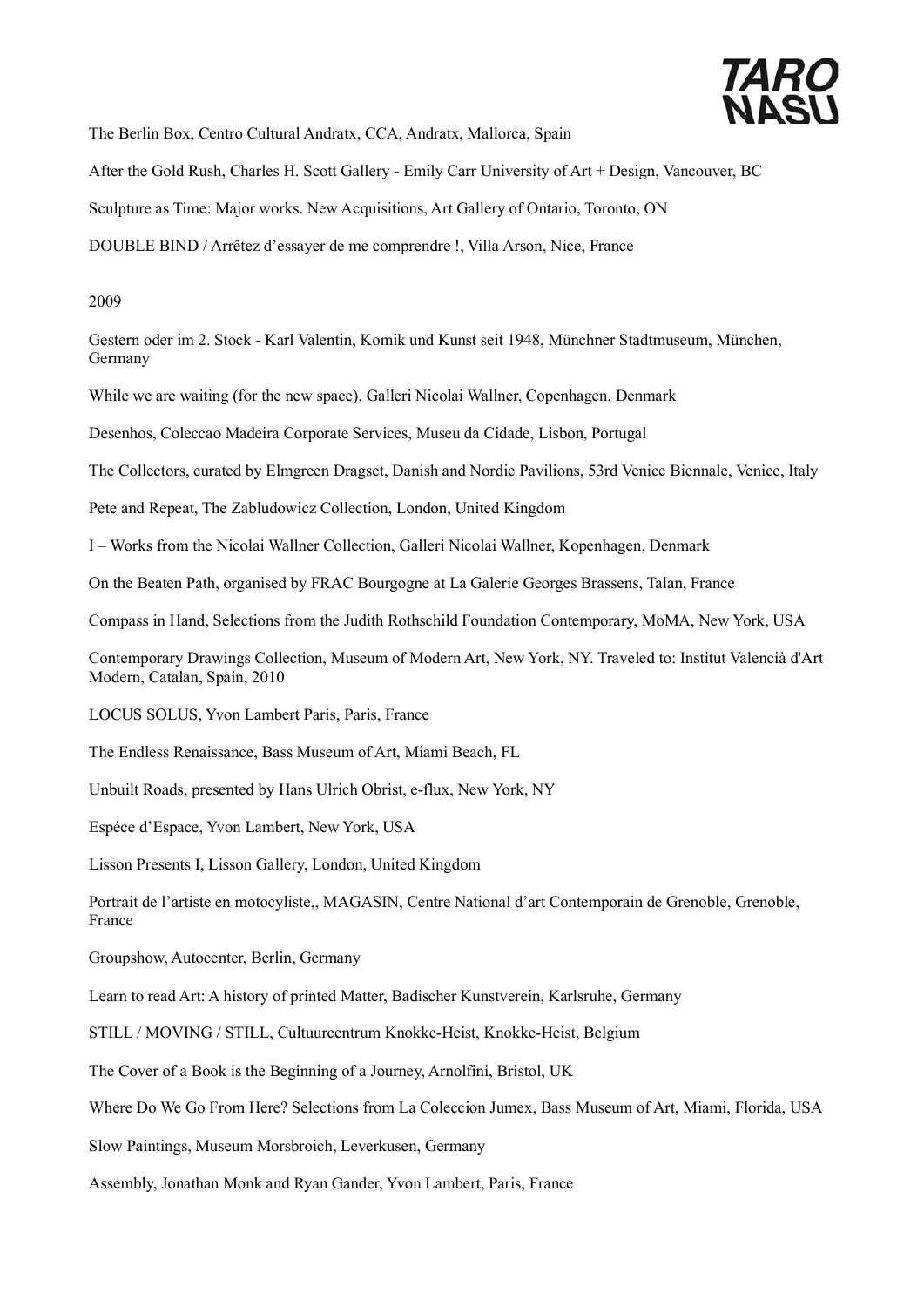

Mexico Expected/Unexpected, TEA Tenerife Espacio de las Artes, Tenerife, Spain

Gallery III, Casey Kaplan, New York, USA

The Cover of a Book is the Beginning of a Journey, Arnolfini, Bristol, United Kingdom

Je est un autre, Meyer Riegger, Berlin, Germany

From a Distance, WCW Gallery, Hamburg, Germany

Not Created By A Human Hand, Wilfried Lentz, Rotterdam

GAGARIN The Artists in their Own Words, SMAK Stedelijk Museum voor Actuele Kunst, Gent, Belgium

The Malady of Writing. A project on text and speculative imagination, Museu d´Art Contemporani de Barcelona - MACBA, Barcelona, Spain

Ballpark, Galería Estrany - De La Mota, Barcelona, Spain

More than a T-shirt, Bielefelder Kunstverein, Bielefeld, Germany

Art Foundation Mallorca, Centro Cultural Andratx - CCA, Andratx, Mallorca, Spain

Guardami Il volto e lo sguardo nell'arte 1969-2009, Museo Cantonale d´Arte Lugano, Lugano, Italy

Shake It: An Instant History of the Polaroid, Pump House Gallery, London, UK

Boule to Braid, Lisson Gallery, London, UK

The Making of Art, Schirn Kunsthalle, Frankfurt/Main, Germany

All that is solid melts into air, MuHKA Museum voor Hedendaagse Kunst Antwerpen, Antwerp, Belgium

Pequeña historia de la fotografía, CGAC - Centro Galego de Arte Contemporánea, Santiago de Compostela, Spain

Reflection, PinchukArtCentre, Kiev, Ukraine

desire aquire, galerie bob van orsouw, Zurich, Switzerland

Hommage an das Quadrat, Museum Ritter, Waldenbuch, Germany

### 2008

Let me tell you a story, Porta 33, Funchal, Portugal

Heavy Metal, Kunsthalle zu Kiel, Germany

LIBRARY, UOVO Open Office, Berlin, Germany

Neons, Nomas Foundation, Rome, Italy

15 Years Anniversary Exhibition, Galleri Nicolai Wallner, Copenhagen, Denmark

(keine) Angst, Kunstverein Ludwigshafen, Germany

Painting (Still), Galería Elba Benítez, Madrid, Spain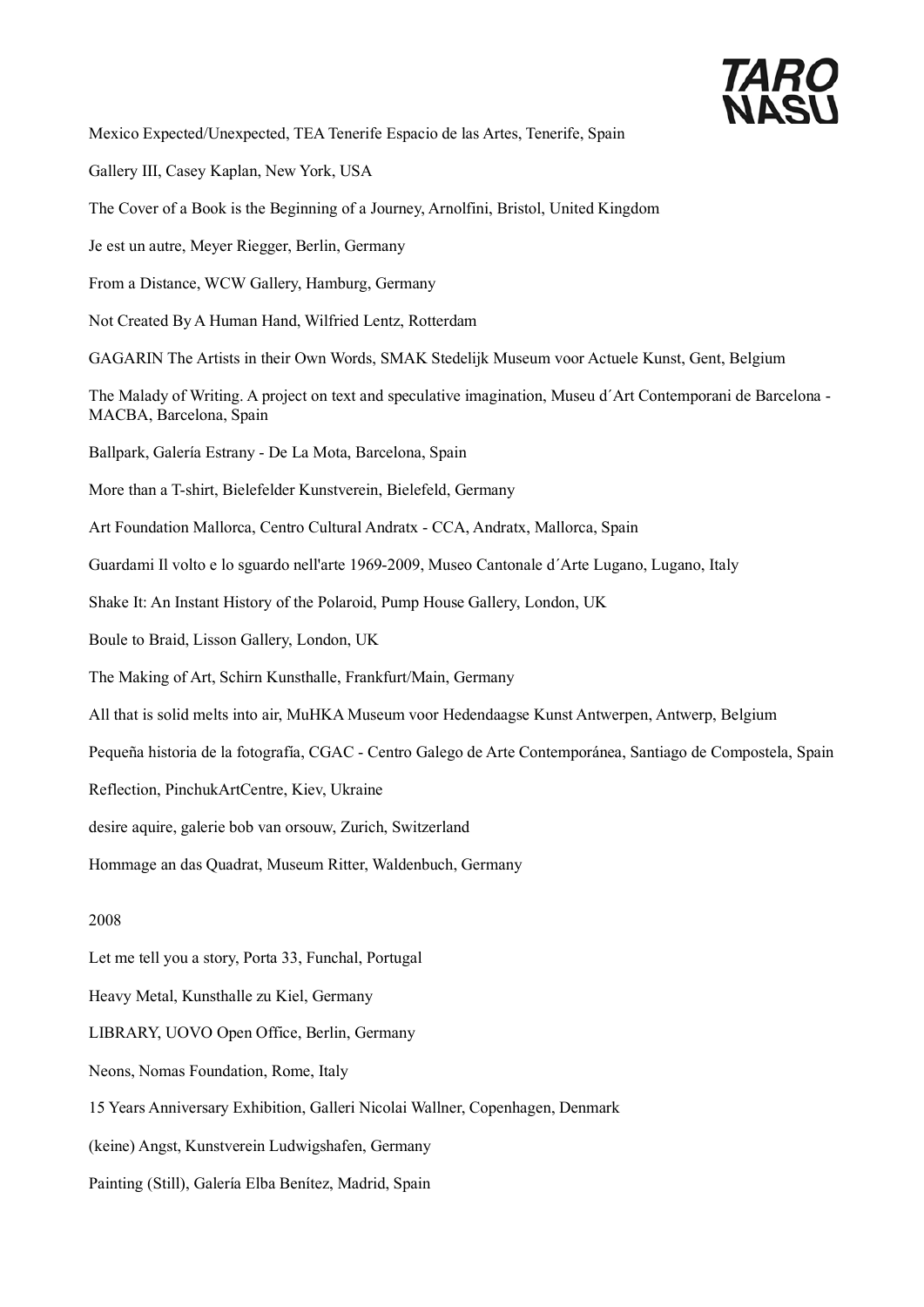

Not So Minimal, curated by Pedro Alonzo, Vanmoerkerke Collection, Oostende, Belgium

- Die Wahrnehmung von Ideen führt zu Neuen Ideen, Kunstverein für die Rheinlande und Westfalen, Düsseldorf, Germany
- The Hamsterwheel, Malmö Konsthall, Sweden
- Looking Back, Mireille Mosler Ltd., New York, USA
- Reconstruction #3: The Artist's Playground, Sudley Castle, Gloustershire, United Kingdom
- Book-ish, The Lewis Glucksman Gallery University College, Cork, Ireland
- Meanwhile in Baghdad, The Renaissance Society, The University of Chicago, Illinois, USA
- Eight Days: Jonathan Monk & Keith Arnatt, Ingleby Gallery, Edinburgh, Scotland
- Superdome, Palais de Tokyo, Paris, France
- Ready Made, Yvon Lambert, Paris, France
- Six Feet Under, Deutsches Hygiene-Museum, Dresden, Germany
- Time Pieces, Galerie Jan Mot, Bruxelles, Belgium
- Contemplating Modern Art, Galleri Nicolai Wallner, Copenhagen, Denmark
- LESS, haubrokshows, Berlin, Germany
- The Implications of the Image, MUCA Roma, El Museo Universitario de Ciencias y Arte, Mexico City, Mexico
- All-Inclusive Die Welt des Tourismus, Schirn Kunsthalle, Frankfurt/Main, Germany
- Words Fail Me, Museum of Contemporary Art Detroit, Detroit, USA
- The Store, Tulips & Roses, Vilnius, Lithuania
- Traces du Sacré, Haus der Kunst, Munich, Germany, Centre Pompidou, Paris, France
- Glasgow International 2008, Glasgow, Scotland
- Call it what you like, Collection Rik Reinking, Art Centre Silkeborg Bad, Denmark
- P2P, Casino Luxembourg, Luxembourg
- Call + Response, Museé d'art moderne Grand-Duc Jean, Luxembourg
- Vertrautes Terrain aktuelle Kunst in und über Deutschland, ZKM Karlsruhe, Germany
- XV. Rohkunstbau: 3 Farben Rot, Villa Kellermann, Potsdam, Germany
- Private/Corporate V, Daimler Contemporary, Berlin, Germany
- Archeology of Mind, Fondazione Morra Greco, Naples, Italy and Malmo Art Museum, Malmö, Sweden
- Oral Culture, Classified Football Results, Jan Mot, Brussels, Belgium
- 8th Panama Biennal: The Sweet Burnt Smell of History, Museum of Contemporary Art, Panama, Panama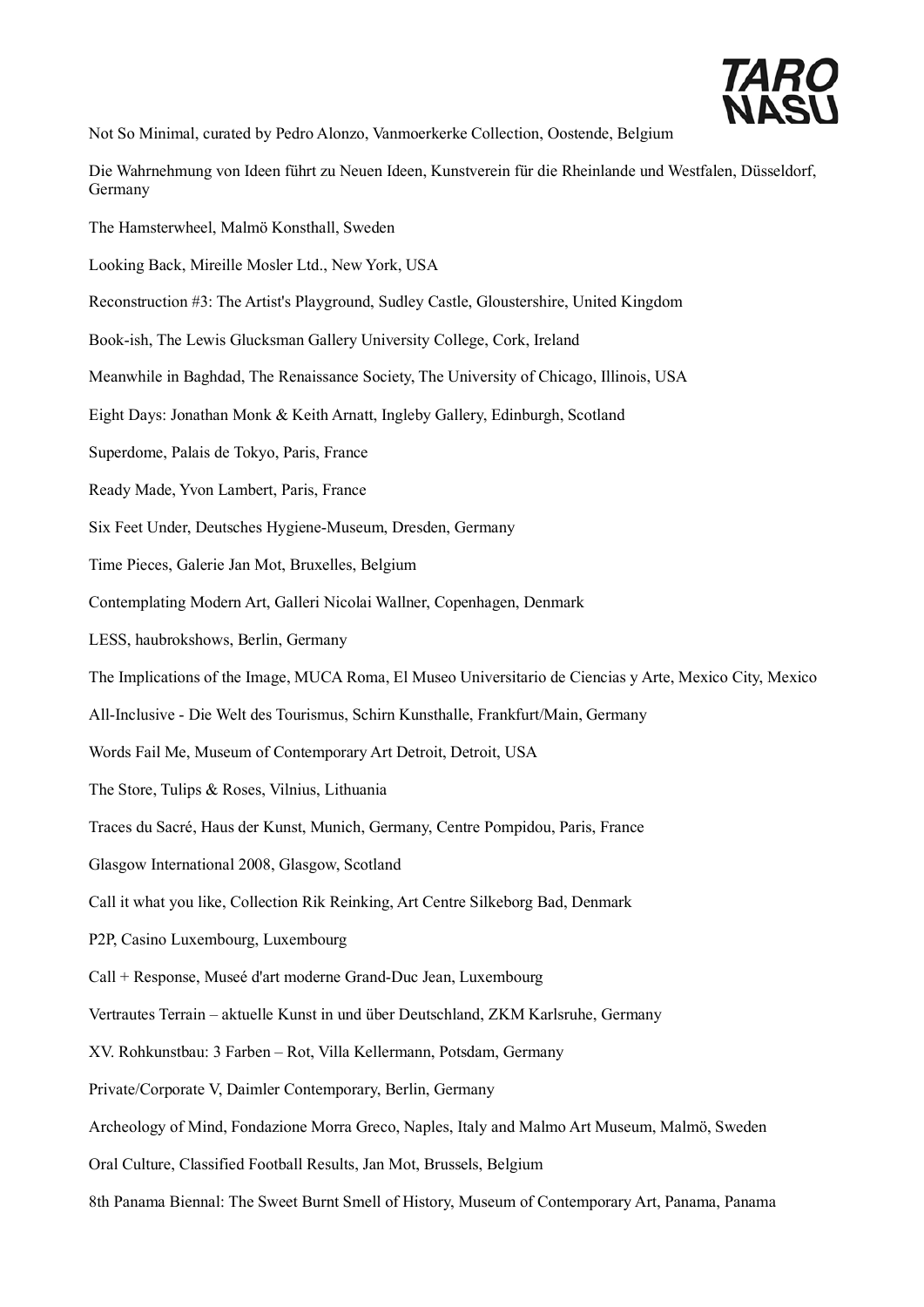

Betwixt: Sofia Holten between Kendell Geers, Gabriel Orozco, Jonathan Monk, Cosima von Bonin, Paul Chan and Mona Hatoum, Magasin 3, Stockholm, Sweden

Equivalence: Acts of Translation in Contemporary Art, MFAH Museum of Fine Arts Houston, Houston, TX, USA

After..., Galerie de multiples - GDM, Paris, France

Zeitblick - Ankäufe aus der Sammlung Zeitgenössischer Kunst der Bundesrepublik Deutschland 1998–2008, Martin-Gropius-Bau, Berlin, Germany

Collection Agustín et Isabel Coppel, Mexico: Expected/Unexpected, La Maison Rouge, Paris, France

Rock My Religion 1, DA2 - Domus Artium 2002, Salamanca, Spain

TINA B. – The Prague Contemporary Art Festival 08, TINA B. – The Prague Contemporary Art Festival, Prague, Czech Republic

Occupancy by More Than 6'682'685'387 Persons is Dangerous and Unlawful - Part One, Bugada & Cargnel (fromer Cosmic Galerie), Paris, France

Per adesso noi siamo qua!, Villa Romana, Florence, Italy

Anniversary Exhibition, Galleri Nicolai Wallner, Copenhagen, Denmark

Ten Raised to the Eighty-first Power, Galleri MGM, Oslo, Norway

everyone knows this is nowhere, Wendt + Friedmann Galerie, Berlin, Germany

INTERLUDI, Galería Estrany - De La Mota, Barcelona, Spain

Ephemera, Green On Red Gallery, Dublin

Le Grand Tour, Académie de France à Rome - Villa Médicis, Rome, Italy

La marge d'erreur, Centre d'art contemporain la Synagogue de Delme, Delme, France

MAXImin, Fundación Juan March, Madrid, Spain

Gravity, Coleccion Ernesto Exposito, Artium Vcentro Museo Vasco de Arte Contemporaneo, Vitoria-Gasteiz, Spain

Le dernier qui parle, FRAC - Champagne-Ardenne, Reims, France

IMAGES – A project by Spike Art Magazine / Images by Head, Forde - Espace d'art contemporain, Geneva, Switzerland

Togetherness (with Ariel Schlesinger), Dvir Gallery, Tel Aviv, Israel

## 2007

Idylle. Traum und Trugschluss, Galerie der Stadt Remscheid, Remscheid, Germany; Phoenix-Kulturstiftung/Sammlung Falckenberg, Hamburg, DA2 Domus Artium, Salamanca, Spain

Art Protects, Yvon Lambert, Paris, France

Surrealites - Aspekte des Surrealen in der zeitgenössischen Kunst, Kunsthaus CentrePasquArt - Centre d'art, Biel,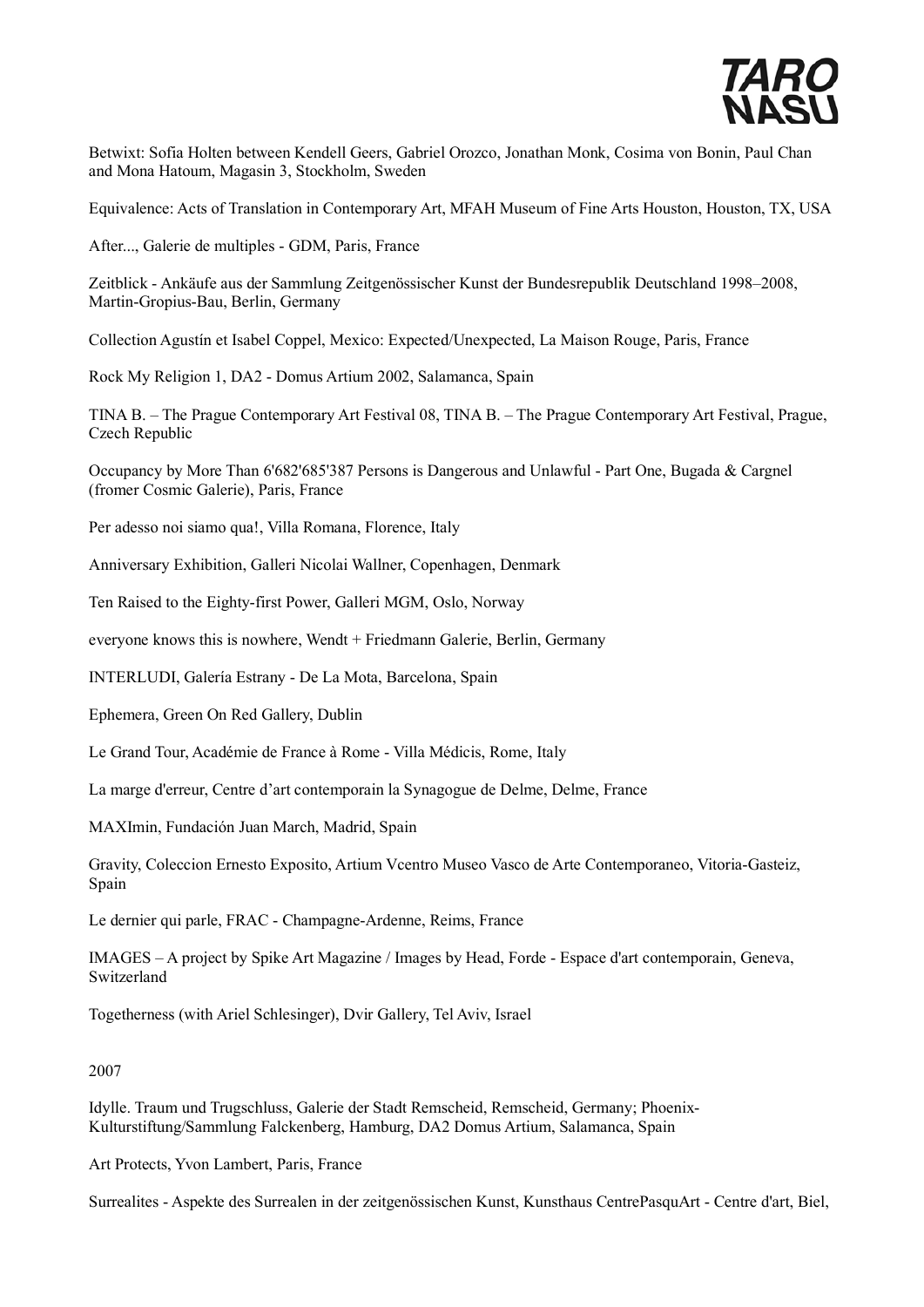# *TARO*<br>NASI

Switzerland

Storyboard, Galerie Mirko Mayer/m-projects, Cologne, Germany

Learn to read, Tate Modern, London, United Kingdom

Light Up, Anselm Dreher, Berlin, Germany

What's up? Musik und Popkultur, Museum der Stadt Ratingen, Ratingen, Germany

Timer 01- Intimitá/Intimacy, Triennale Bovisa, Milan, Italy

Breaking Step - U raskoraku, Museum of Contemporary Art Belgrade, Belgrade, Serbia

Tanzen, sehen, Museum für Gegenwartskunst Siegen, Siegen, Germany

Five Ballerinas in Manhattan, Six Actions for New York City, organized by Creative Time, Chinatown, East Village, Greenwich Village, Times Square, SoHo, Central Park, Wall Street, New York, USA

Story Tellers, Prague Biennale 3, Prague, Czech Republic

Love Addiction: pratiche video dal '61 ad oggi, Galeria Comunale d'Arte Contemporanea di Monfalcone, Monfalcone; Italy

Made in Germany, Sprengel Museum Hannover/Kunstverein Hannover/kestnergesellschaft, Hannover, Germany\*

Been up so long it looks like down to me, Presentation House Gallery, North Vancouver, Canada

For Sale, Cristina Guerra Contemporary Art, Lisboa, Portugal

Ver Bailar, Centro Andaluz de Arte Contemporáneo, Sevilla, Spain

Some time waiting, Kadist Art Foundation, Paris, France

Tricky, Galeria Estrany-de la Mota, Barcelona, Spain

Again: Serial Practices in Contemporary Art, Wadsworth Atheneum, Hartford, CT, USA

Nothing Moments, Steve Turner Contemporary, Los Angeles, CA & Silverman Gallery, San Francisco, CA, USA

Arte Povera Now and Then: Perspectives for a New Guerrilla Art, Esso Gallery and Books, New York, USA

READ Edition, (a fundraising print edition for the ECI Press), curated by Christoph Keller and Kathy Slade, specific object, New York, USA

Half Square Half Crazy, Villa Arson, Nice, France

Shoot the Family, organized by iCI, curated by Ralph Rugoff, Sandra and David Bakalar Gallery, MASSArt, Boston, MA, USA

Silly Adults, Galleri Nicolai Wallner, Copenhagen, Denmark

Um-Kehrungen, Kunstverein Braunschweig, Braunschweig, Germany

Lost Format, Be-Part, Waregem, Belgium

Today is just a copy of yesterday, CASM, Barcelona, Spain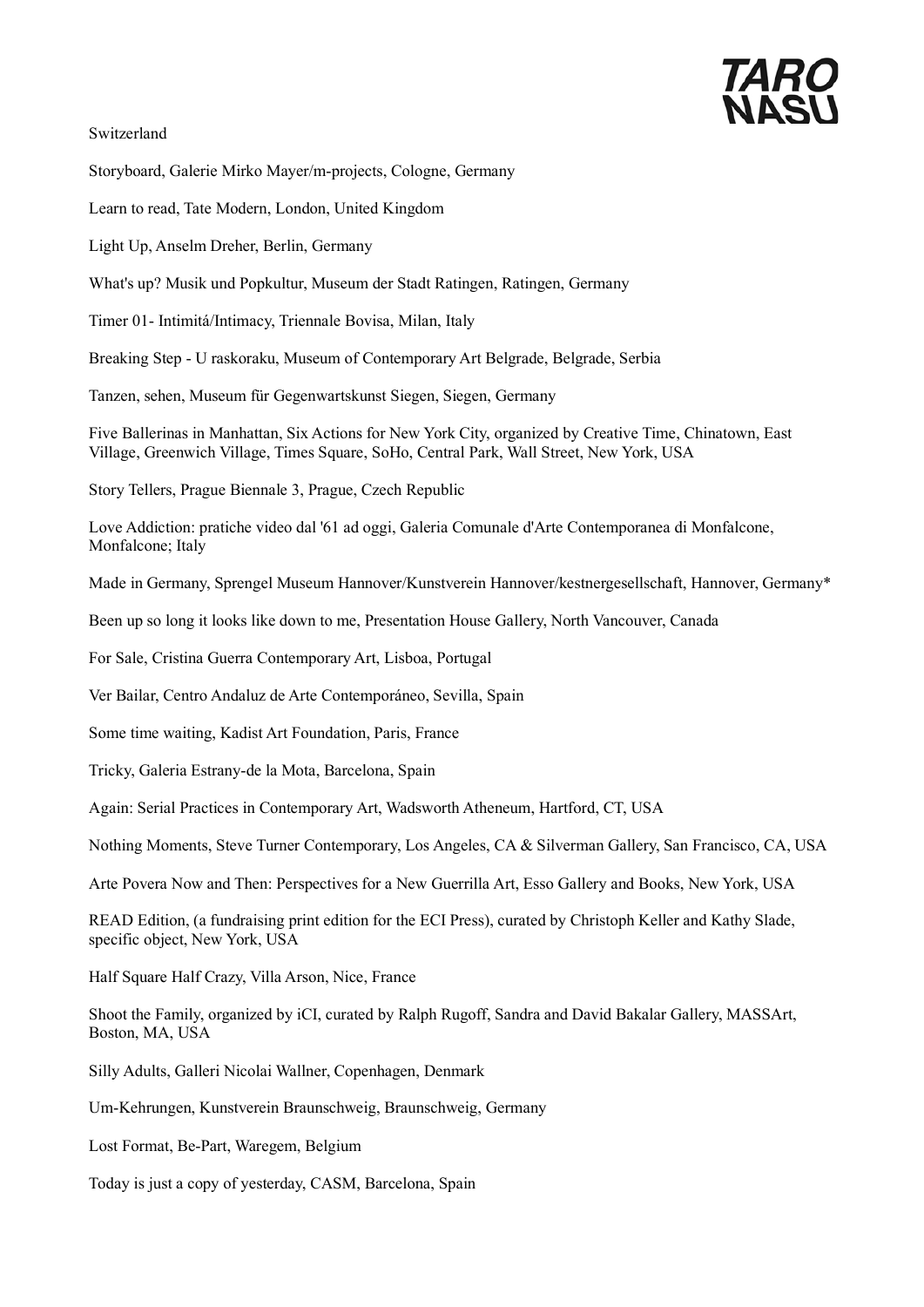

New version of Today is just a copy of yesterday, Thessaloniki Biennale, Greece Gap between my mother and my sister, Kunstverein Braunschweig, Germany Clearly invisible, An (invisible) archive, Centre d'Art Santa Monica, Barcelona, Spain Again: Serial Practices in Contemporary Art, Wadsworth Atheneum, Hartford, CT, USA Ref., curated by Gigiotto del Vecchio Unosunove Arte Contemporanea, Rome, Italy This Winter, Casey Kaplan, New York, USA 1, 2, 3... VANGUARDIAS. El arte como arte contextual, Sala Rekalde, Bilbao, Spain Schere Stein Papier, Buchmann Galerie, Berlin, Germany Meanwhile, in Baghdad...,The Renaissance Society at The University of Chicago, Chicago, IL, USA Hamsterwheel, Centre d'Art Santa Mònica, Barcelona, Spain Tiempo al Tiempo, Taking Time, MARCO Museo de Arte Contemporánea de Vigo, Vigo, Spain Jahresgaben 2007/2008, Kunstverein Braunschweig e.V., Braunschweig, Germany Triennial of small sculptures 2007, Murska Sobota, Slovenia Kopf an Kopf - Serielle Porträtfotografie, Kunsthalle Tübingen, Tübingen, Germany Château de Tokyo / Tokyo Redux, Centre international d´art et du paysage de l´île de Vassivière, Ile de Vassivière, France Overtake, Lewis Glucksman Gallery, Cork, Ireland neons, tubes & leds, MITTERRAND+CRAMER/FINE ART/GENEVE, Geneva Forged Realities, Boers-Li Gallery, Beijing, China ZEIT:ZEIT, Mehdi Chouakri, Berlin, Germany 2006 Anstoß Berlin - Kunst macht Welt, Haus am Waldsee, Berlin, Germany

Six Feet Under, curated by Bernhard Fibicher, Kunstmuseum Bern, Switzerland

Drapeaux Gris, CAPC - Musée d'art Contemporain, Bordeaux, France

1,2,3...Avant-Gardes, Centre for Contemporary Art, Ujazdowski, Castle, Warsaw, Poland\*

Five Billion Years, Palais de Tokyo, Paris, France

One Second One Year, Palais de Tokyo, Paris, France

Personal Affairs, Museum Morsbroich, Leverkusen, Germany

Wrong, Klosterfelde, Berlin, Germany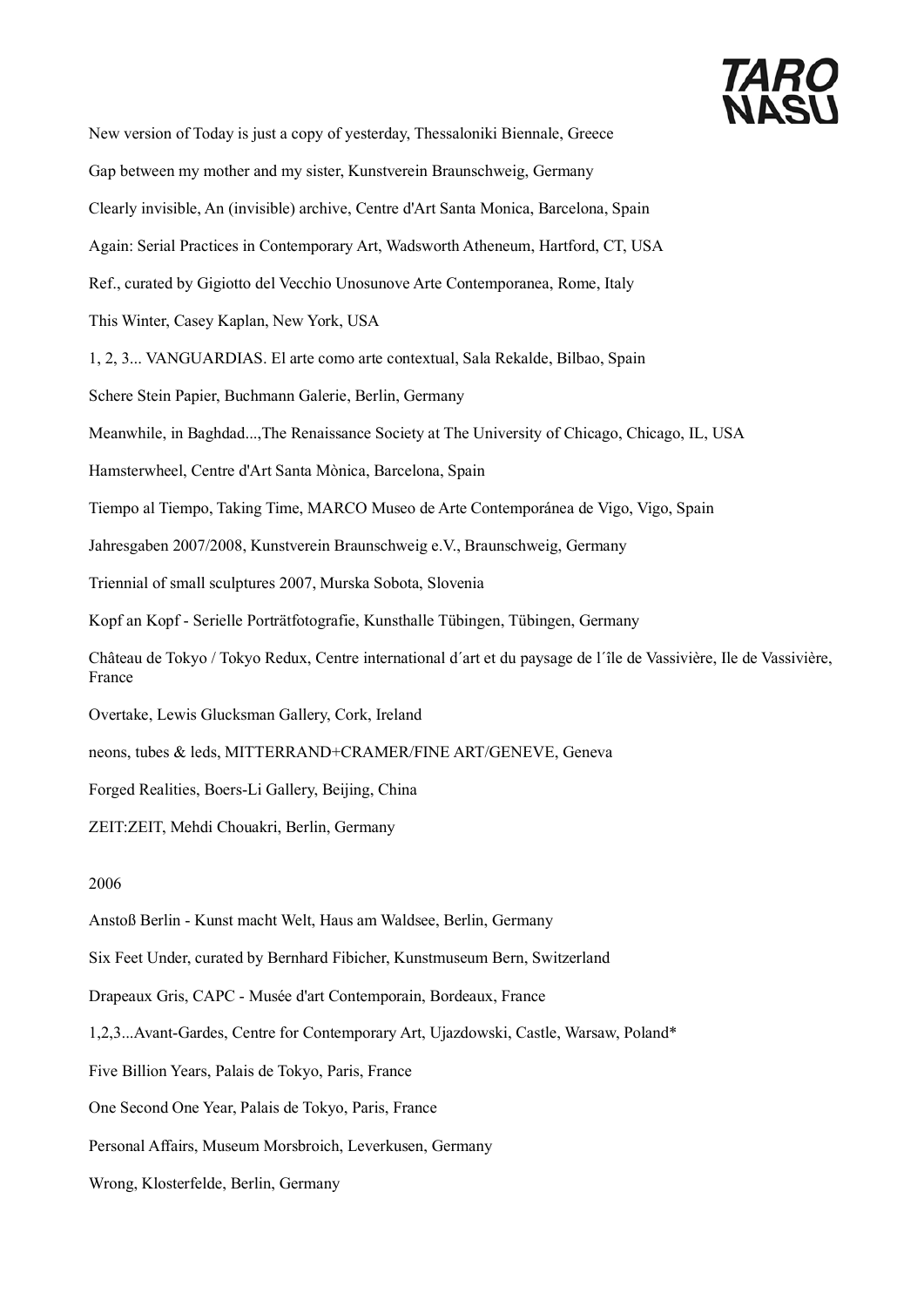

Into a Journey, Meyer Riegger, Karlsruhe, Germany

Photography Now and The Next 30 Years, The Photographic Resource Center, Boston, MA, USA

Collaboration I: Liam Gillick & Jonathan Monk, Casey Kaplan, New York, USA

The Show Will Be Open When The Show Will Be Closed" curated by Adam Carr, STORE gallery, London, United Kingdom

Minimalism and After IV, Daimler Chrysler Contemporary, Stuttgart, Germany

The Peace Tower in Day for Night, The 2006 Whitney Biennial, The Whitney Museum of American Art, New York, USA

Draw a Straight Line and Follow It, The Center for Curatorial Studies, Bard College, Annandale on Hudson, NY, USA

Message Personnel, Yvon Lambert, Paris, France

The Known and The Unknown, Galleri Nicolai Wallner, Copenhagen, Denmark

Space Boomerang, The Swiss Institute, New York, USA

The Inner Go Go, Vamiali's, Athens, Greece

Kit-o-Parts, Centre d'art Neuchatel, Neuchatel, Switzerland

The Show Will Be Open When The Show Will Be Closed, Kadist Art Foundation and various locations, Paris, Store Gallery, London, UK

Eye on Europe: Prints, Books & Multiples/1960 to Now, MOMA, New York, USA

1,82, Haubrokshows, Berlin, Germany

All the Best - The Deutsche Bank Collection and Zaha Hadid, Singapore Art Museum, Singapore

The interim is mine, Galleria Civica d'arte contemporanea Montevergini, Siracusa, Italy

New Photography, The Museum of Modern Art, New York, USA

Sisyphe. Le jour se lève, MAC's Grand Hornu- Musée des Arts Contemporains, Hornu, Belgium

Anagramme, MAC's Grand Hornu- Musée des Arts Contemporains, Hornu, Belgium

Shoot the family, Cranbrook Art Museum, Bloomfield Hills, USA, Knoxville Museum of Art, Knoxville, USA

Die 90'er - Vom Künstlerbuch zur CD-ROM, Neues Museum Weserburg, Bremen, Germany

NEOCON - Contemporary Returns to Conceptual Art, The British School at Rome, Rome, Italy, Apexart, New York, USA

Nothing But Pleasure, BAWAG Foundation, Vienna, Austria

Chers Amis, Centre d'art Contemporain Domaine de Kerguéhennec, Bignan, France

Chauffe Marcel! A propos de Mona Lisa, FRAC- Languedoc-Roussilon, Montpellier, France

Classical: Modern I, DaimlerChrysler Contemporary, Haus Huth, Berlin, Germany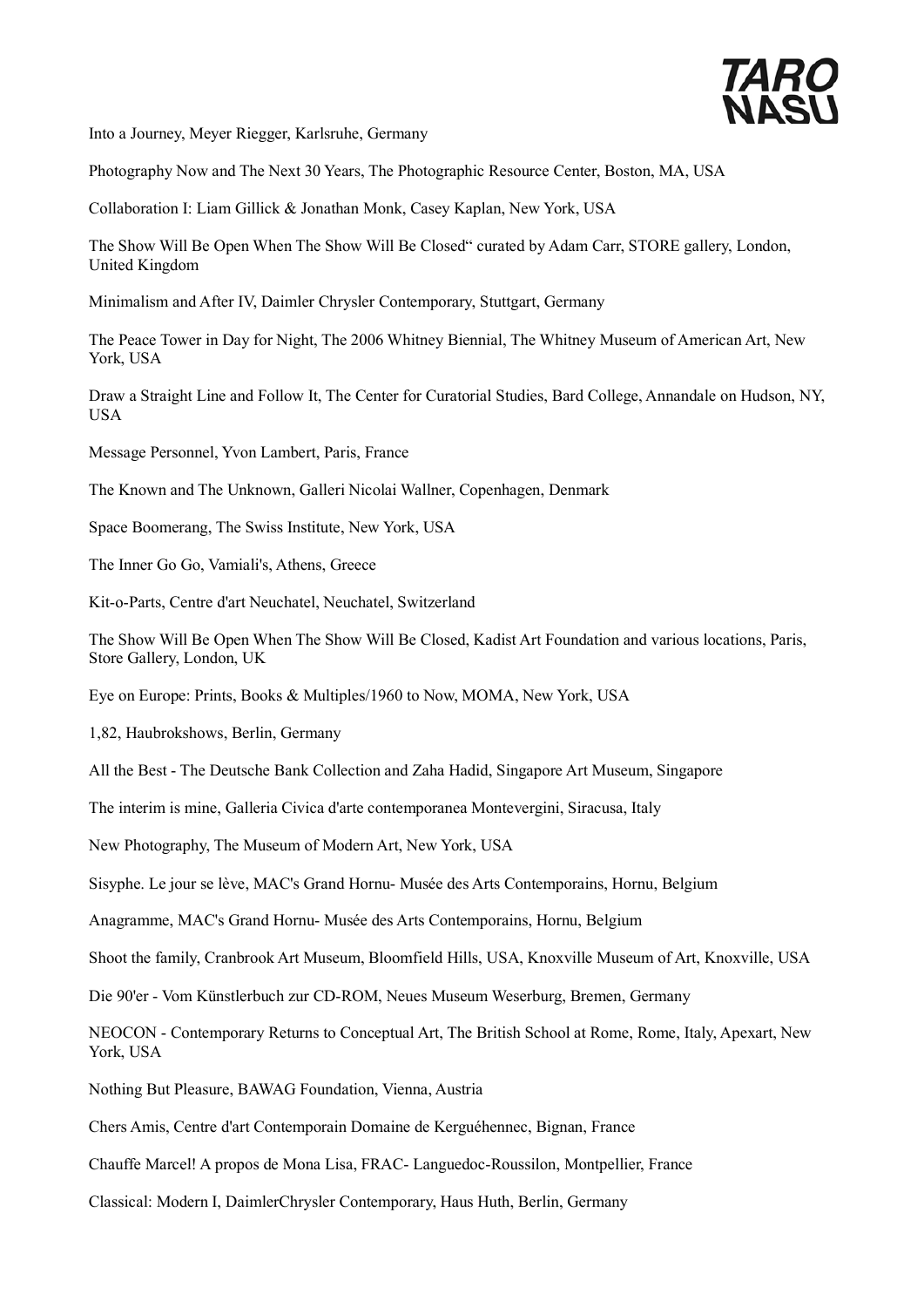

Grey Flags, Sculpture Centre, Long Island, New York, USA

- Tokyo Blossoms The Deutsche Bank Collection meets Zaha Hadid, Hara Museum of Contemporary Art, Tokyo, Japan
- Transmission, Villa Arson, Nice, France
- Tate Triennial 2006: New British Art, Tate Britain, London, United Kingdom
- Yes, Bruce Nauman, Zwirner & Wirth, New York, USA
- Desenhos (A-Z) Collection, Madeira, Portugal
- Entagled tongues, Nunnery Gallery London, United Kingdom
- Writing in Strobe, Dicksmith Gallery, London, United Kingdom
- Infinity etc, Mercer Union, A Center for Contemporary Art, Canada
- Das Grosse Rasenstück, Nürnberg, Germany
- Strange Powers, Creative Time, New York, NY, USA
- Thank you for the music, Sprüht Magers Lee, London, United Kingdom
- We can do this now, The Power Plant, Toronto, Canada
- Il faut rendre à Cézanne: Group Show 2006, Yvon Lambert, New York City, NY USA
- strip Bilder in Folge / strip images in line, Galerie Anita Beckers, Frankfurt/Main, Germany
- Klartext Berlin, Kunstraum NOE (Niederösterreich), Vienna, Austria
- 5'000'000'000 d'années, Palais de Tokyo, Paris, France
- Une Seconde Une Année, Palais de Tokyo, Paris, France
- All the Best. The Deutsche Bank Collection and Zaha Hadid, Singapore Art Museum, Singapore
- TEMENOS EL DUCHAMP..., Galería de Arte Mexicano GAM, Mexico City, Mexico
- People, Museo D'Arte Contemporanea Donna Regina MADRE, Naples, Italy
- Arquivar Tormentas, CGAC Centro Galego de Arte Contemporánea, Santiago de Compostela, Spain

#### 2005

- Post Notes, ICA, Institute of Contemporary Arts, London, United Kingdom, Midway Contemporary Art, Minneapolis, USA
- The Party, Casey Kaplan, New York, USA
- Punkt und Linie, Fläche und Raum, Overbeck- Gesellschaft, Lübeck, Germany
- Chronos, Cesac- Centro Sperimentale per le Arti Contemporanee, Caraglio, Italy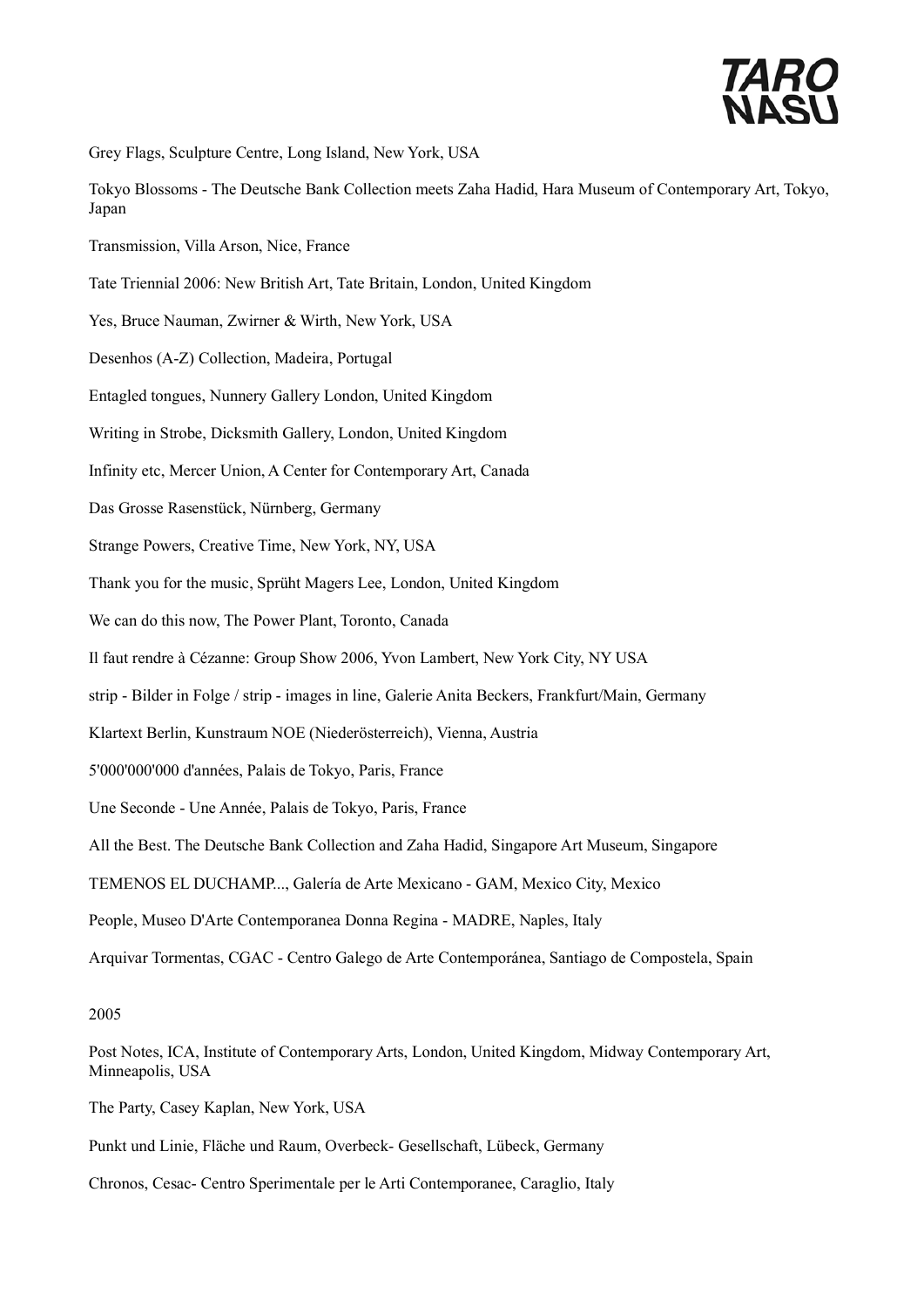

Daumenkino, Kunsthalle Düsseldorf, Düsseldorf, Germany

Thank you for the music, Galerie Sprüth Magers, München, Germany

Press Play, Green on Red Gallery, Dublin, Ireland

Theorema. Une Collection Privée en Italie, la collection d'Enea Righi, Collection Lambert en Avignon, Avignon, France

En Route: Via Another Route, An Exhibition On Board the Trans-Siberian Train, Moscow to Beijing

BMW, The 3rd Baltic Triennale, CAC, Vilnius, Lithuania\*

Lichtkunst aus Kunstlicht, ZKM, Museum für Neue Kunst & Medienmuseum, Karlsruhe, Germany

RundLederWelten, Martin-Gropius-Bau, Berlin, Germany\*

A Brief History of Invisible Art, CCA Wattis, Institute for Contemporary Arts, San Francisco, USA\*

Roaming Memories, Ludwig Forum für Internationale Kunst, Aachen, Germany

General Ideas - Rethinking Conceptual Art 1987–2005, CCA Wattis Institute for Contemporary Arts, San Francisco, CA, USA\*

Burlesques Contemporains, Jeu de Paume, Paris, France\*

Dedicated to you, but you weren't listening, The Power Plant, Toronto, Canada

Slide Show, The Baltimore Museum of Art, Baltimore, Cincinnati Contemporary Arts Center, Cincinnati, OH, USA\*

Saltuna...the Baltic Sea Experience, Rooseum, Malmö, Sweden

Archive in Motion, 50 Jahre Documenta, Kunsthalle Fridericianum, Kassel, Germany\*

Logical Conclusion: 40 years of rule-base art, PaceWildenstein, New York, USA\*

Misunderstandings, GAM Galeria de Arte Mexicano, Mexico City, Mexico\*

(In)Tension, Hoet Bekaert Gallery, Gent, Belgium

Today Is Just A Copy Of Yesterday, Galerie Jan Mot, Brussels, Belgium

We Disagree, Andrew Kreps, New York, USA

Slide Show, CAC Cincinnati Contemporary Arts Center, Cincinnati, Ohio, USA

Un Art de Lecteurs, Universite Rennes, Rennes, France\*

Baby Shower, Galleri Nicolai Wallner, Copenhagen, Denmark

The Party, Casey Kaplan, New York, USA

Family of Man, Art Kerguehennec, Bignan, France

Romance (a novel), Cristina Guerra contemporary art, Lisbon, Portugal

Press Play, Green on Red Gallery, Dublin, Ireland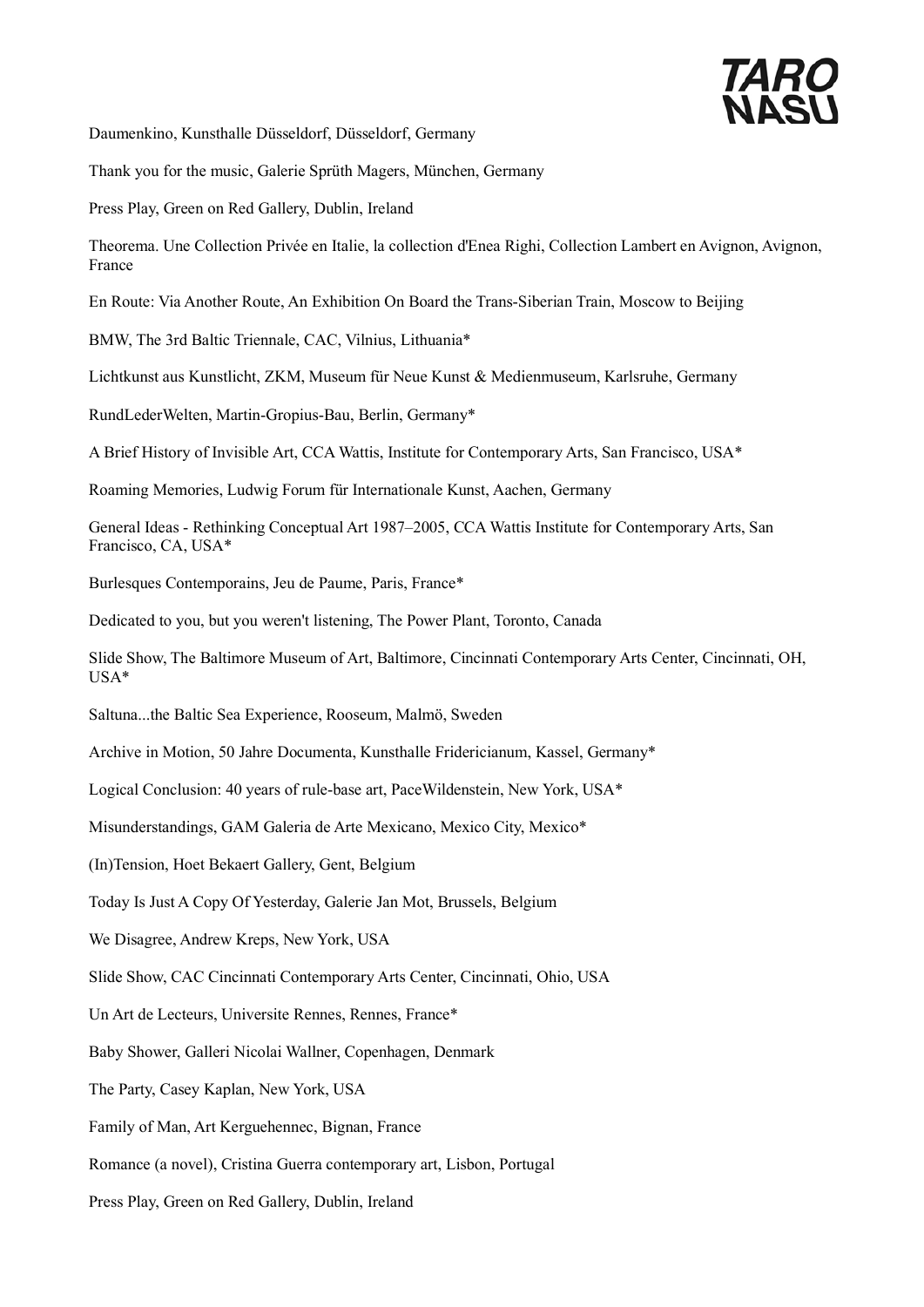# **TARO**<br>NASI

- Un Art des Lecteurs, Université Rennes, France
- Goodbye Fourteenth Street, Casey Kaplan, New York, USA
- La tour Eiffel n`a jamais été aussi belle, Galerie Frédéric Giroux, Paris, France
- Photography as/within installation, Stella Lohaus Gallery, Antwerp, Belgium
- 50 Jahre Years documenta 1955 2005, Kunsthalle Fridericianum, Kassel, Germany
- The Picture I Carry in My Head, Cirrus Gallery, Los Angeles, CA
- En/Of, Museum Kurhaus Kleve, Kleve, Germany
- Die gute Form, Mehdi Chouakri, Berlin, Germany
- Das Neue 2, Augarten Contemporary, Vienna, Austria
- Un art de lecteurs, Galerie Art & Essai, Rennes, France
- Nothingness, Galerija Gregor Podnar Ljubljana, Ljubljana, Slovenia
- Murmur, Tent Centrum Beeldende Kunst, Rotterdam, The Netherlands

### 2004

- Ulysses, Atelier Augarten, Vienna, Austria
- Ce qui reste, Galerie du TNB, Rennes, France\*
- per amore, Galleria Civica d'arte contemporanea Montevergini, Siracusa, Italy
- Small: The Object in Film Video and Slide Installation, Whitney Museum of American Art, New York, USA
- Artists' Favourites, ICA, London, United Kingdom\*
- Entropy: On the Vanishing Work, AR/GE Kunst Galerie Museum, Bolzano Bozen, Italy \*
- Formalismus. Moderne Kunst, heute, Kunstverein in Hamburg, Germany\*
- Em Jogo/On Side, CAV, Coimbra, Portugal\*
- Gegen den Strich, Kunsthalle Baden-Baden, Germany\*
- It's All an Illusion. A Sculpture Project, Migros Museum Zurich, Switzerland
- Pour les oiseaux, FRAC-Pays de la Loire, Carquefou, France
- Tonight, Studio Voltaire, London, United Kingdom
- Play List, Palais de Tokyo, Paris, France\*
- Five Billion Years, Swiss Institute, New York, USA
- Mute, Guild & Greyschkul Gallery, New York, USA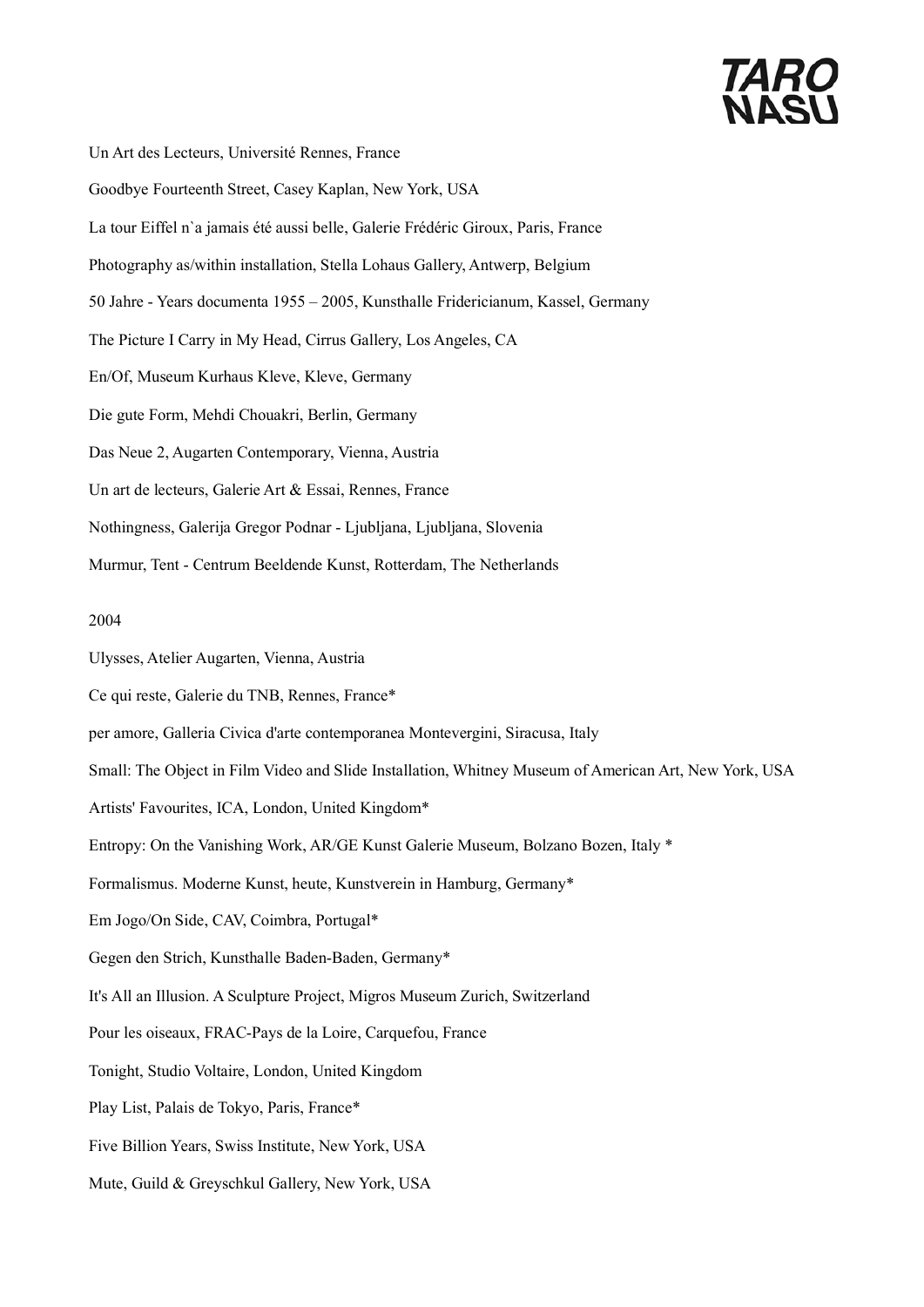

Arbeiten auf Papier / Works on Paper, Sprüth Magers Projekte, München, Germany

Io mi ricordi, Galleria S.A.L.E.S., Rome, Italy

What Did You Expect, Galerie Jan Mot, Brussels, Belgium

Goodbye to 14th Street, Casey Kaplan, New York, USA

Prototype, Contemporary Art from the Joe Friday Collection, Carleton University Art Gallery, Ottawa, Canada

Terminal Five, Projects fo JFK Airport, New York, USA

Minimal Artists Try to Make Something Look Like Nothing and Conceptual Artists Try to Make Nothing Look Like Something, or Is it the Other Way Around? (curated by Jonathan Monk), Yvon Lambert, New York, USA

Inset, Blaffer Gallery- the Art Museum of the University of Houston, Texas, USA

Ouroboros the Music of the Spheres, CCA- Centre for Contemporary Art, Glasgow, Scotland

Cave Birds, Raffaella Cortese, Milan, Italy

Divine Heroes, Minoriten, Galerien Graz im Priesterseminar, Austria

John Baldessari/Jonathan Monk, Galleri Nicolai Wallner, Copenhagen, Denmark

Nothingness, Galerie Eugen Lendl, Graz, Austria

A arañeira. 100 artistas da colección CGAC, CGAC - Centro Galego de Arte Contemporánea, Santiago de Compostela, Spain

#### 2003

Esperando unha chamada/Awaiting a Call, CGAC, Santiago de Compostela, Spain\*

XVIIIe Ateliers Internationaux du Frac des Pays de la Loire, FRAC- Pays de la Loire, Carquefou, France

24/7: Wilno- Nueva York (visa para), Contemporary Art Center Vilnius (CAC), Vilnius, Lithuania

Living with Duchamp, Tang Museum at Skidmore College, Saratoga Springs, New York, USA

Air Guitar, Tullie House Museum, Carlisle, Cumbria, Angel Row Gallery, Nottingham, United Kingdom

Dust Memories, Swiss Institute, New York, USA

Independence, SLG, South London Gallery, London, United Kingdom

Animations, Kunst-Werke Berlin e.V. - KW Institute for Contemporary Art, Berlin, Germany

Rendez-vous #4, Collection Lambert, Avignon, France

A Nova Geometria, Galeria Fortes Vilaca, Sao Paulo, Brazil

In portraiture irrelevance is ugliness, at Museum Schloss Hardenberg, Velbert-Neviges, Germany

The Daimler Chrysler Collection, Museum für Neue Kunst, Karlsruhe, Germany

Adorno. Die Möglichkeit des Unmöglichen, Frankfurter Kunstverein, Frankfurt, Germany\*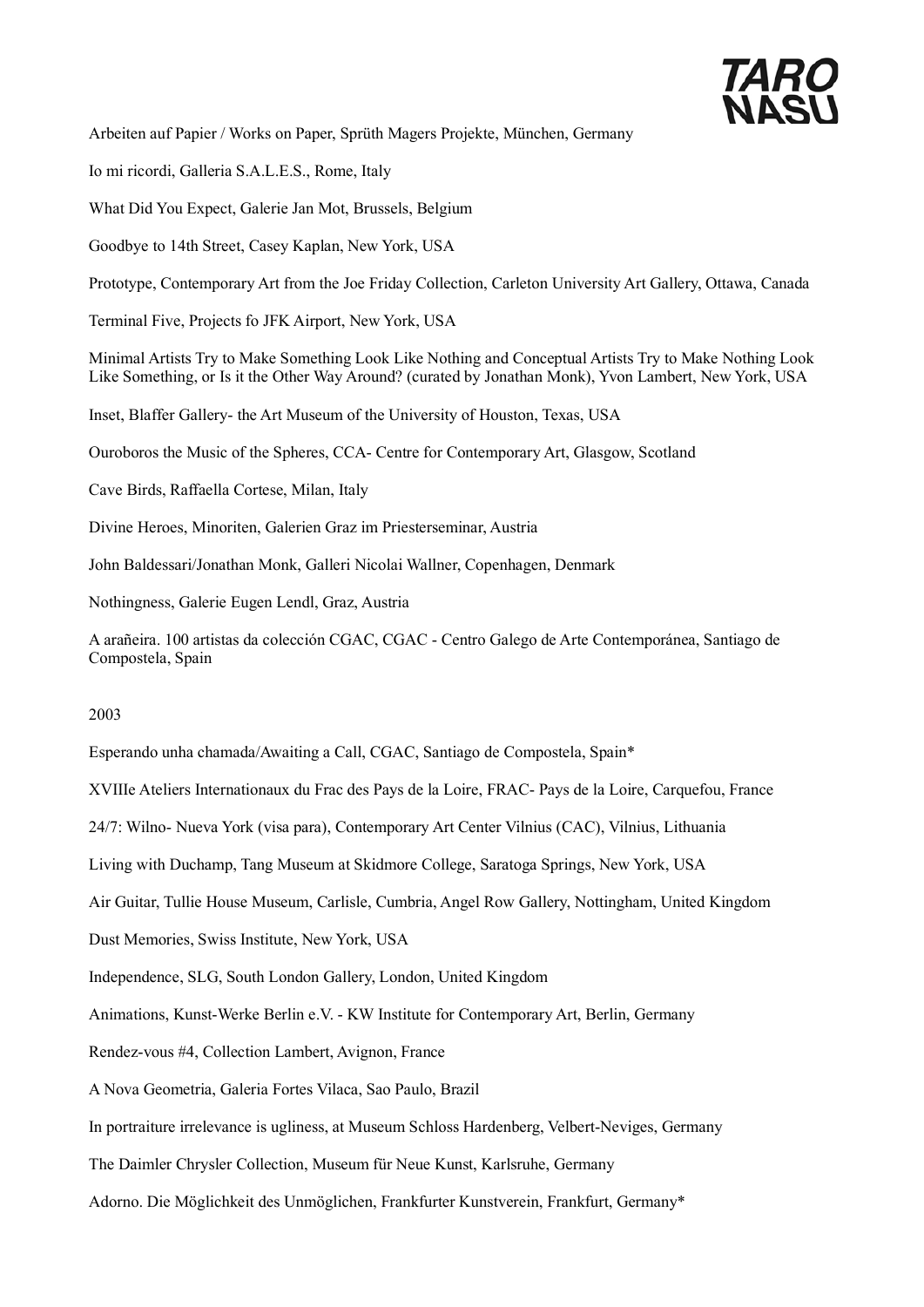

Feu de Bois, FRAC des pays de la Loire, Nantes, France

Turbulent Screen, Edith-Russ-Haus für Media Kunst, Oldenburg, Germany

Ten Years Anniversary Exhibition, Galleri Nicolai Wallner, Copenhagen, Denmark

We'll meet you in the lobby, Buyuk Londra Oteli, Istanbul, Turkey

Out of Place, Harewood House, United Kingdom

Utopia Station, (curated by Molly Nesbit, Hans Ulrich Obrist and Rirkrit Tiravanija), 50th International Exhibition of Art, Venice Bienniale, Venice, Italy\*

The Distance Between Me and You, Lisson Gallery, London, United Kingdom

Love, Magazin 4 Bregenzer Kunstverein, Austria\*

Passing Water, Artmetropole, Toronto, Canada\*

Perfect Timeless Repetition, c/o Atle Gerhardsen, Berlin, Germany

The Next Documenta should be curated by an artist, an online project curated by Jens Hoffman, e-flux

Living with Duchamp, The Tang Teaching Museum and Art Gallery at Skidmore College, Saratoga Springs, New York, USA

Out of Place, Harewood House, United Kingdom

Somewhere between here and there, Le Spot 1, Le Havre, France

The Distance Between Me and You, Lisson Gallery, London, United Kingsdom

Spectacular–the Art of Action, Museum Kunst Palast, Düsseldorf, Germany

Atelier Augarten, Center for Contemporary Art, Österreichische Galerie Belvedere, Vienna, Austria

Réalités. Collections sans frontiers II, Zacheta - National Gallery of Art, Warsaw, Poland

Une collection de « Chefs-d'œuvre » - Emprunts, pastiches, copies, citations et interprétations, FRAC - Limousin, Limoges, France

Summer Holiday, Bernhard Knaus Fine Art, Frankfurt, Germany

Cave Birds, Galleria Raffaella Cortese, Milan, Italy

0003-Edition, Artelier Contemporary, Graz, Austria

### 2002

Jim Jonathan Kenny Frances and Sol, Stedelijk Museum Bureau, Amsterdam, The Netherlands

Animations, P.S.1, New York, USA, KW Kunst-Werke Berlin, Germany\*

Air Guitar: Art Reconsidering Rock Music, Milton Keynes Gallery, curated by Emma Mahony, (cat.) tours to Cornerhouse, Manchester, United Kingdom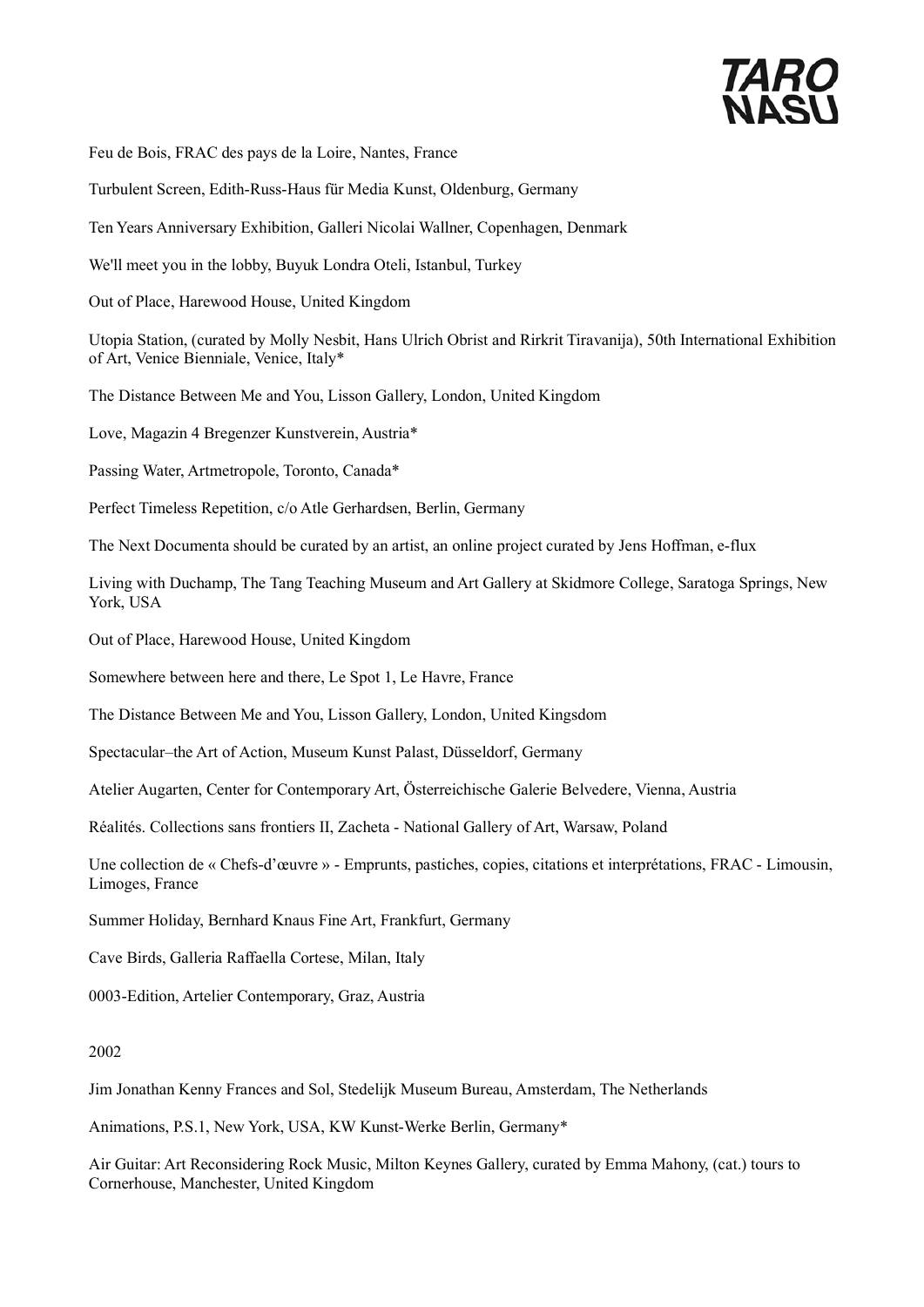# **TARO**<br>NASI

Né un 3 septembre, FRAC- Bourgogne, Dijon, France Greyscale/CMYK, Tramway, Glasgow, Scotland About Belief, South London Gallery, London, United Kingdom Kunst nach Kunst, Neues Museum Weserburg, Bremen, Germany\* The Music In Me, Gesellschaft für Aktuelle Kunst e.V. Bremen, Bremen, Germany Basics, Kunsthalle Bern, Bern, Switzerland Summer Cinema, Casey Kaplan, New York, USA Superstudio, Yvon Lambert, Paris, France Trans Area, Special Video Projects, Yvon Lambert Le Studio, New York, USA New, Green on Red Gallery, Dublin, Ireland Wordsindeeds, Portland Institute of Contemporary Art, Oregon, USA To Whom it May Concern, CCAC Wattis Institute for Contemporary Art, San Francisco, CA, USA So Jackie, Galerie P, Brussels, Belgium In between, Kunsthaus Langenthal, Switzerland Tableau Vivants – living pictures and attitudes in photography, film and video, Kunsthalle, Wien, Austria\* Photographier, Collection Lambert, Avignon, France No Return, Sammlung Haubrok, Museum Abteiberg, Mönchengladbach, Germany \* The Berlin Files, De Chiara Gallery, New York, USA Drawing in Motion, Forum Stadtpark, Graz, Austria Dust Memories, SI Swiss Institute, New York City, NY Minimalism and after, Collection Daimler Chrysler Berlin, Germany Spectacular the Art of Action, Museum Kunst Palast, Düsseldorf, Germany Somewhere between here and there, Le Spot 1, Le Havre, France Press Play, Green on Red Gallery, Dublin, Ireland It's all an illusion, Migrosmuseum, Zurich, Switzerland Jonathan Monk and Vibeke Tandberg, Gio Marconi, Milano, Italy Minimalism and after, Collection Daimler Chrysler Berlin, Germany Spectacular the Art of Action, Museum Kunst Palast, Düsseldorf, Germany Entropy: On the Vanishing Work, AR/GE Kunst Galerie Museum, Bolzano, Italy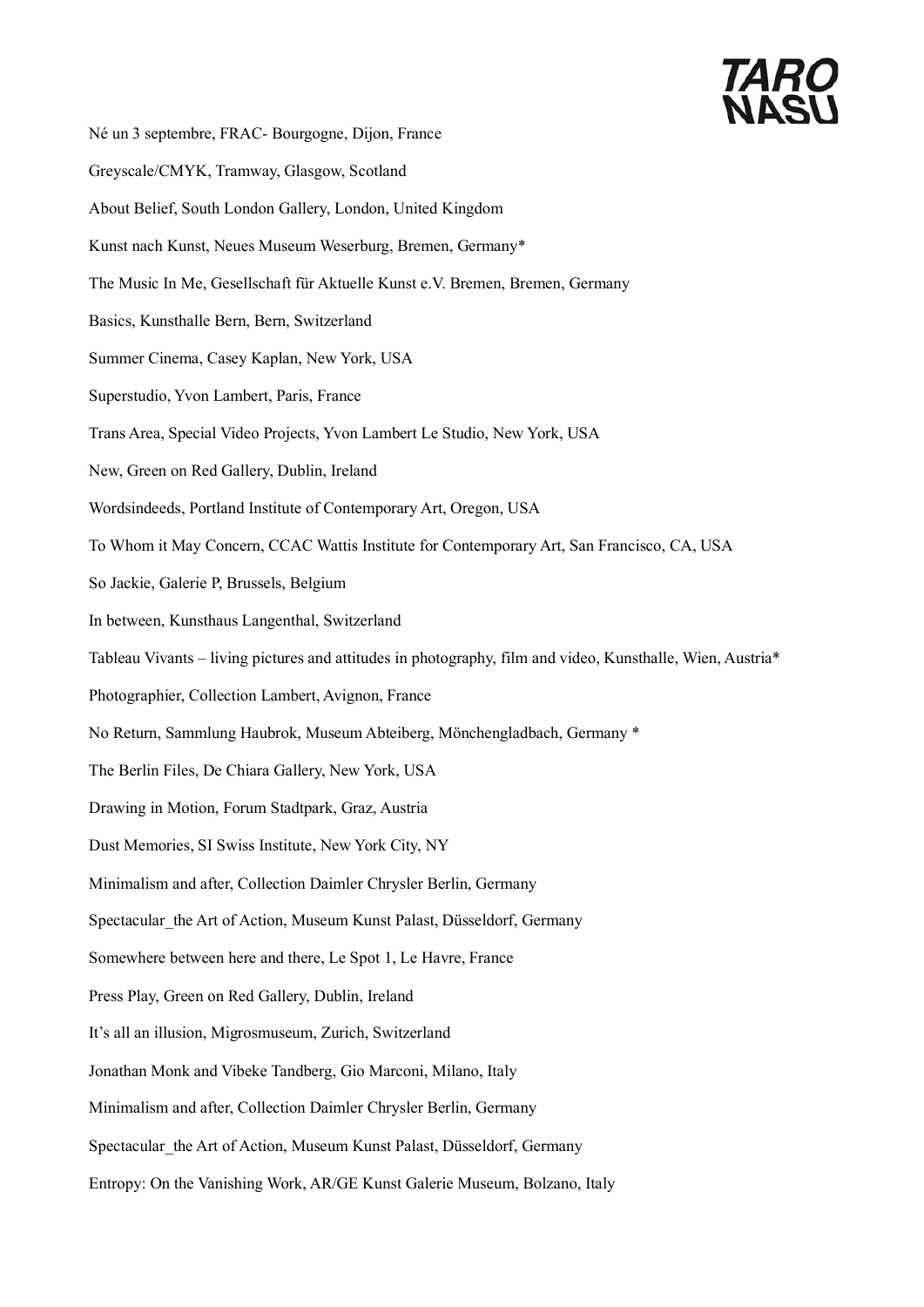

In between - Bildmedien im Dialog, Kunsthaus Langenthal, Switzerland

#### 2001

- Camoshow, Museum Wiesbaden, Wiesbaden, Germany\*
- Nothing in the Main Hall, Rooseum Center for Contemporary Art, Malmö, Sweden
- Berlin Biennale2, Berlin, Germany \*
- Sport in der Zeitgenössischen Kunst, Kunsthalle Nürnberg, Germany \*
- One for one, Circles no. 4, ZKM Karlsruhe, Germany
- Group Show, Galleri Nicolai Wallner, Copenhagen, Denmark
- Dévolver, FRAC-Rhône Alpes, IAC Institute d'Art contemporain, Villeurbanne, France

Moving pictures – Photography and Film in Contemporary Art. 5th International Photo Triennale, Villa Merkel, Esslingen, Germany\*

- Freundschaft, Kuckei + Kuckei, Berlin, Germany
- Hunger nach Bildern, Kunsthalle Palazzo, Liestal / Baselland, Switzerland
- Wedding Show, Casey Kaplan, New York, USA
- Rendez-vous #2, Collection Lambert en Avignon, Hôtel de Caumont, Avignon, France
- Rovaniemi, Galerie Yvon Lambert, Paris, France
- City Racing 1988-1998: a partial account, ICA, London, UK
- Underneath the Arches: a New Work by Jonathan Monk and an Old Work by Gilbert & George", Büro Friedrich, Berlin, Germany
- Out from under, Dvir, Tel Aviv, Israel
- G3NY13, Casey Kaplan, New York, USA
- Jonathan Monk (with Pierre Bismuth), Galerie Diana Stiger, Amsterdam, The Netherlands
- Sol Lewitt, Jonathan Monk, Galerie Yvon Lambert, Paris, Italy
- Animations MoMA PS1, New York City, NY
- You'll get a Bang out of this, (with Douglas Gordon), Galleri Nicolai Wallner, Copenhagen, Denmark
- About Belief, South London Gallery, London, United Kingdom
- Le Spot, Le Havre, France
- 141, ZKM, Karlsruhe, Germany
- Alchemie de la rencontre, Fonds Regional d'art Contemporain, Champagne-Ardenne, France
- L'anonyme, Rencontres Internationales de la Photographie, Arles, France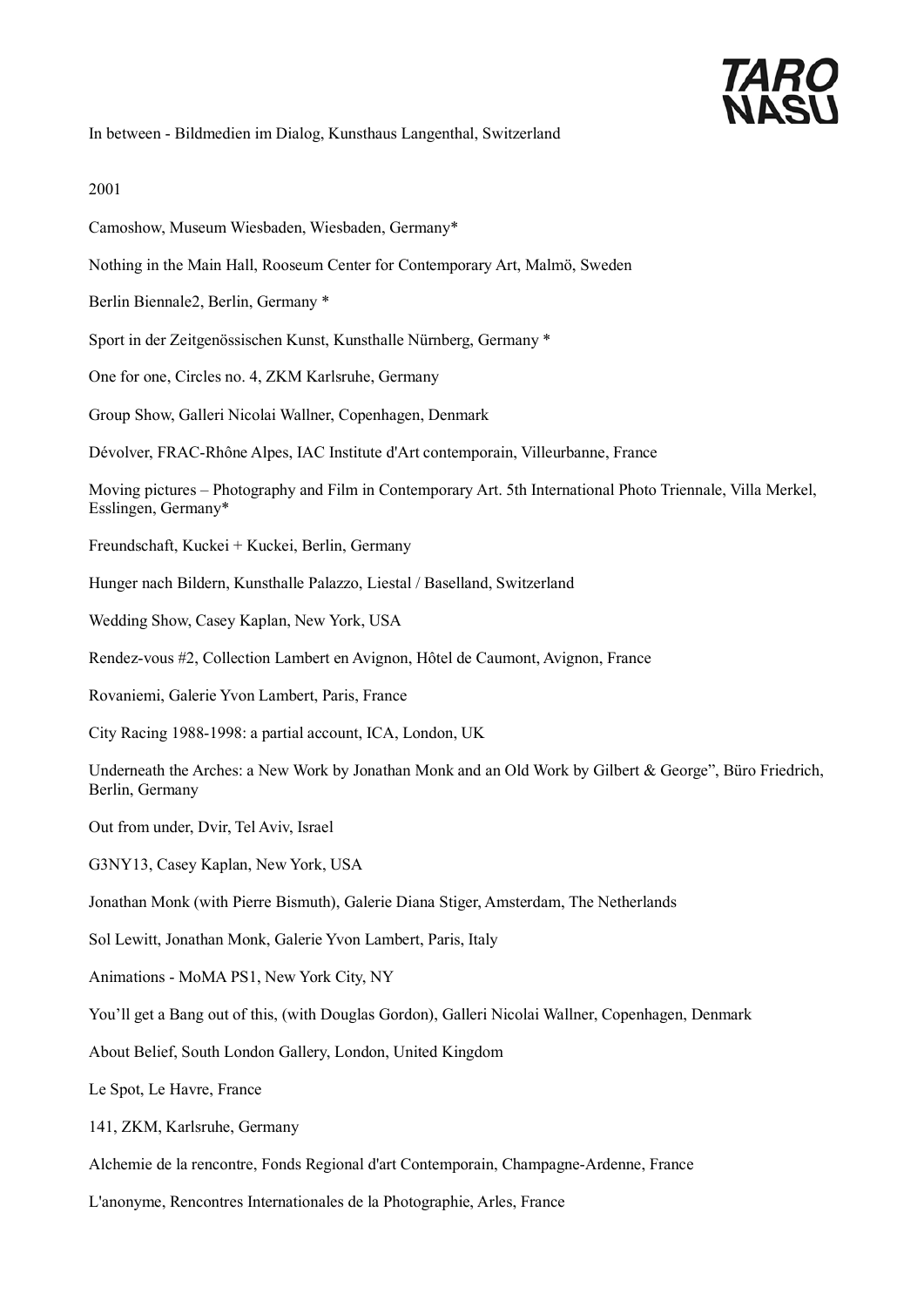# *TARO*<br>NASI

Ingenting, Rooseum Center for Contemporary Art, Sweden

Our trip out West, (with Pierre Bismuth), CAC Vilnius, Lithuania

## 2000

Drive, Govett-Brewster Art Gallery, New Plymouth, New Zealand I love Paris, Arnolfini, Bristol, United Kingdom For Those About to Rock, Galerie der Stadt Schwaz, Schwaz, Austria We want to believe, Sparwasser HQ, Berlin, Germany Opening Show, Casey Kaplan Gallery, New York, USA Au-dela du Spectacle, Centre Pompidou, Paris, France Sentimental, Galerie Yvon Lambert, Paris, France Urban Hymns, Luckman Gallery, Los Angeles, USA Lisson Gallery in Covent Garden, London, United Kingdom In between–Bildmedien im Dialog, Kunsthaus Langenthal, Langenthal Switzerland Le temps d'un trait, Galerie des Grands Bains Douches de la Plaine, Marseilles, France Century of Innocence, Rooseum, Malmö & Liljevalchs Kunsthalle, Stockholm, Sweden Sailing into San Francisco - Three Sailors & One Tattoo, Jack Hanley Gallery, San Francisco, USA A Shot in the Head, Lisson Gallery, London, United Kingdom Hair Styling, c/o Coiffures Complices, Paris, France Duchamp's Suitcase, perspectives by five European curators, Arnolfini, London, United Kingdom Nothing, NCGA, Sunderland; CAC Vilnius, Lithuania; Rooseum, Malmö, Sweden;\* 10-6, Casey Kaplan, New York, USA The sky is the limit, Taipei Biennale, Taipei Fine Arts Museum, Taiwan\* Rendez-vous 1&2, Collection Lambert-Musee d'art Contemporain, Avignon, France I Looked at the City and there was no City, Transfert- Kunst im Urbanen Raum - Art dans l'Espace Urbain, The 10th Swiss Sculpture Exhibition Biel-Bienne, Switzerland Devoler, Institut d'art contemporain, Villeurbanne, France Playmakers, in Boom!, Manifattura Tabacchi, Florence, Italy Diary, Cornerhouse, Manchester, United Kingdom Air Guitar: Art Reconsidering Rock Music (curated by Emma Mahony), Milton Keynes Gallery, (cat.) tours to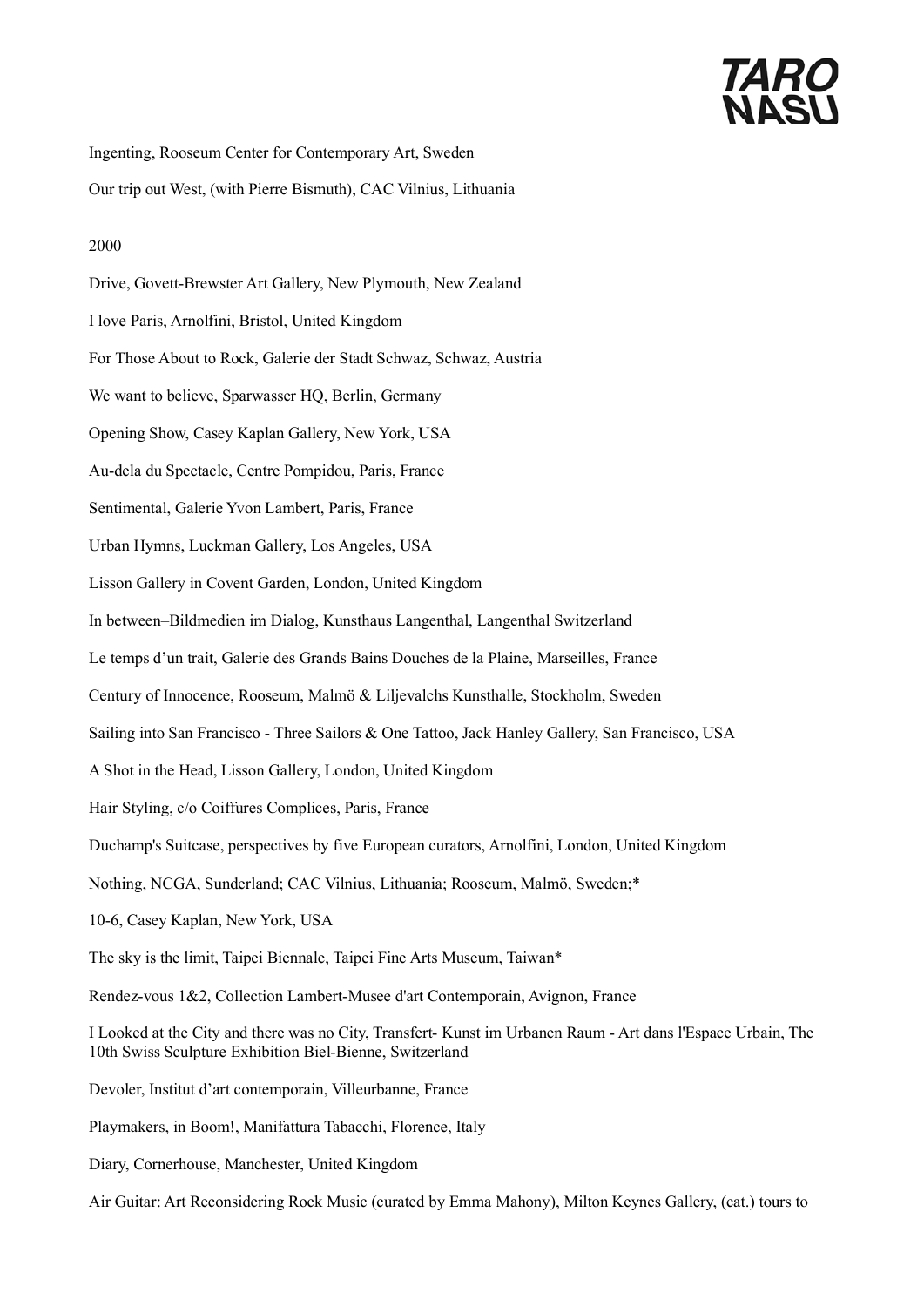

Cornerhouse, Manchester, United Kingdom

GS4: 100% Painting, Mehdi Chouakri, Berlin, Germany

1999

Bildung, Grazer Kunstverein, Graz Landscape & Memory, Rosemund Felsen, Santa Monica, LA, USA

Lè Grând Præmière Opénïng Shöw, Galleri Nicolai Wallner, Copenhagen, Denmark

L.A. International, in collaboration with Lisson Gallery, London, United Kingdom,Chac Mool Gallery, Los Angeles, CA

Galerie Yvon Lambert, Paris, France

Le fou dédoublé–L'idiotie comme strategie contemporaine, Moscow Nijni, Novgorod, Samara, Ekaterinbourg, Russia; Chateau d'Oiron, France

Landscape Memories, Rosamund Felsen, Los Angeles, USA

Das Lachen des Ovid, VOGES GALLERY, Frankfurt/Main, Germany

Let's get lost, Central St. Martins College of Art, London, United Kingdom

1998

Le Sphere Intime, Printemps de Cahors, Cahors, France\*

June/July, Casey Kaplan, New York, USA

1970 N. Bronson Ave., LA, USA

View Finders, Übermain, LA, USA

Biscuit Barrel, Margaret Harvey Gallery, St. Albans, United Kingdom

J. Armleder, A. Bulloch, P. Joseph, J. Monk, Le Spot, Studio d'Art, Le Havre, France

Work in progress and or finished, Übermain, LA, USA

#### 1997

Des Histoires en Formes" Le Magasin, Centre National d'Art Contemporain de Grenoble, France

It always jumps back and finds its way, De Appel, Amsterdam, The Netherlands

Waves in Particals Out, CCA, Glasgow, Scotland

What is a guy from Leicester, a Swedish girl, a family father and a gay couple doing on a deserted island between Denmark and Sweden?, (curated by Jacob Fabricius) Copenhagen, Denmark

1996

Triple Axel, Le Gymnase, Roubaix, France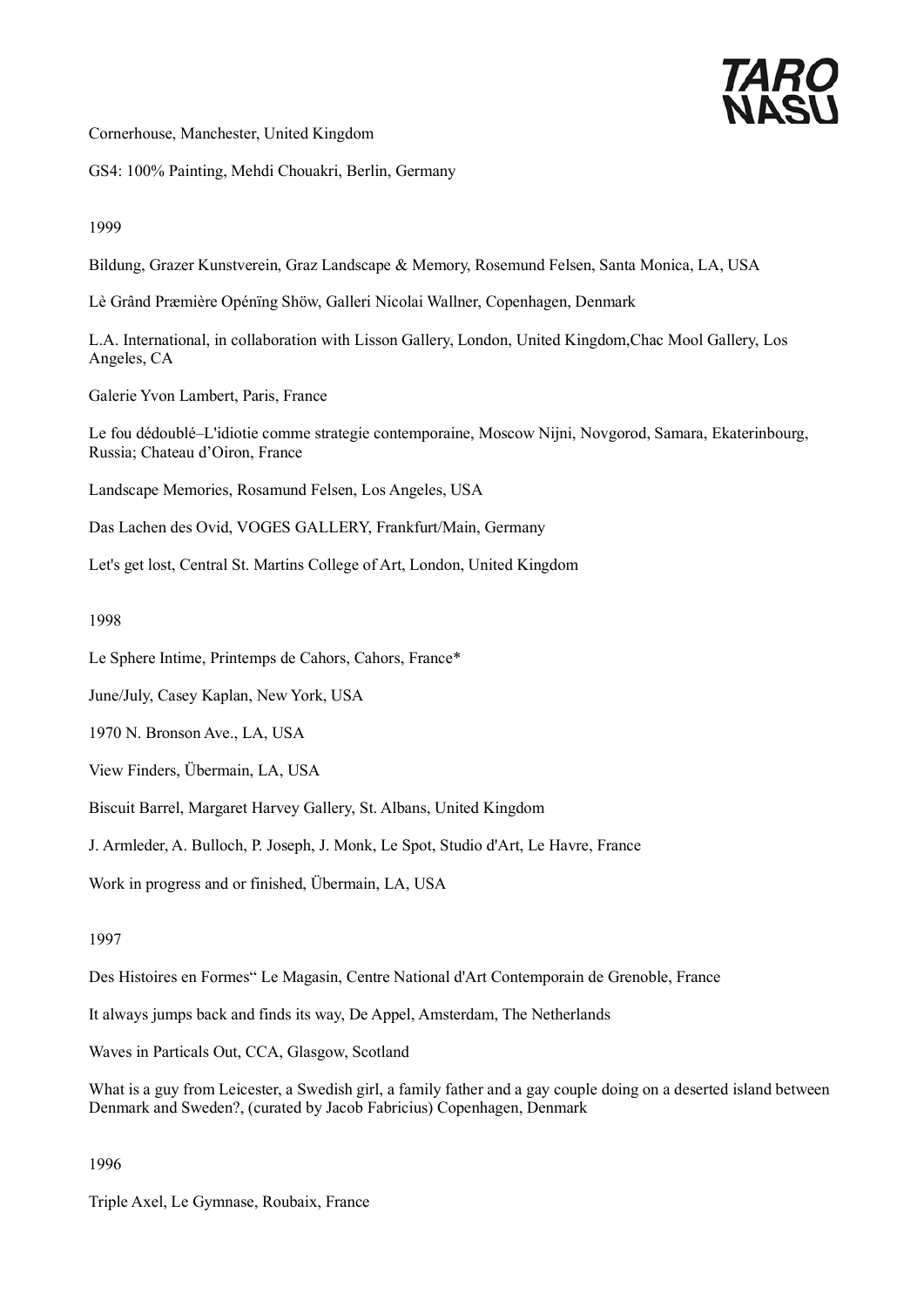

#### All Girls, Berlin, Germany

Gallery Artists, Galleri Nicolai Wallner, Copenhagen, Denmark

(Almost) an Evening with Jonathan Monk, Part of Wish You Were Here, De Appel, Amsterdam, Netherlands

The Most Important Thing in the World: Oasis vs. Blur and Artists who Rock, (curated by Bill Arning), Broad Street, New York, USA

Bad Blood, Glasgow Print Studio, Glasgow, Scotland

Never a Dumb Moment, The Film and Video, Umbrella, London, United Kingdom

Host, OB projects, Amsterdam, The Netherlands

Bad Blood, Glasgow Print Studio, Glasgow, Scotland

Monstrosities 1, Berlin, Germany

Insane, Stupid, Phat, Fuct, Pervert, Concrete Skates, Glasgow, Scotland

Objective Lune, Centre d'art Contemporain Neuchatel, Switzerland

Transmission, Globe, Copenhagen, Denmark

Phatfuctinsanepervert, CUBITT, London, UK

#### 1995

Art Against AIDS, Galleri Nicolai Wallner & Galerie Mikael Andersen, Copenhagen, Denmark

Ideal Standard Summertime, Lisson Gallery, London, United Kingdom

RAM, Portalen, Greve, Denmark

Video Screening, Centre d'Art Contemporain Neuchatel, Switzerland

One Night Stand, Kunstlerhaus, Oslo, Norway

Group Show, FRAC Pays-de-Loire, Loire, France

Art Hotel, Galleri Nicolai Wallner, Copenhagen, Denmark \*

Summer Shorts, CCA TV, CCA, Glasgow, Scotland

444 and 222 too, South London Gallery, London, United Kingdom

Faction Video, Det Kongelige Danske Kunstakademi, Copenhagen, Denmark \*

Gang Warfare, Dallas, USA and IAS, London, United Kingdom

External Links, Glasgow School of art, Glasgow, Scotland

Making Work, Salatfadet, (organized by Nicolai Wallner), Copenhagen, Denmark

Vajre gång jag ser dig, Malmö and Index Gallery, Stockholm, Sweden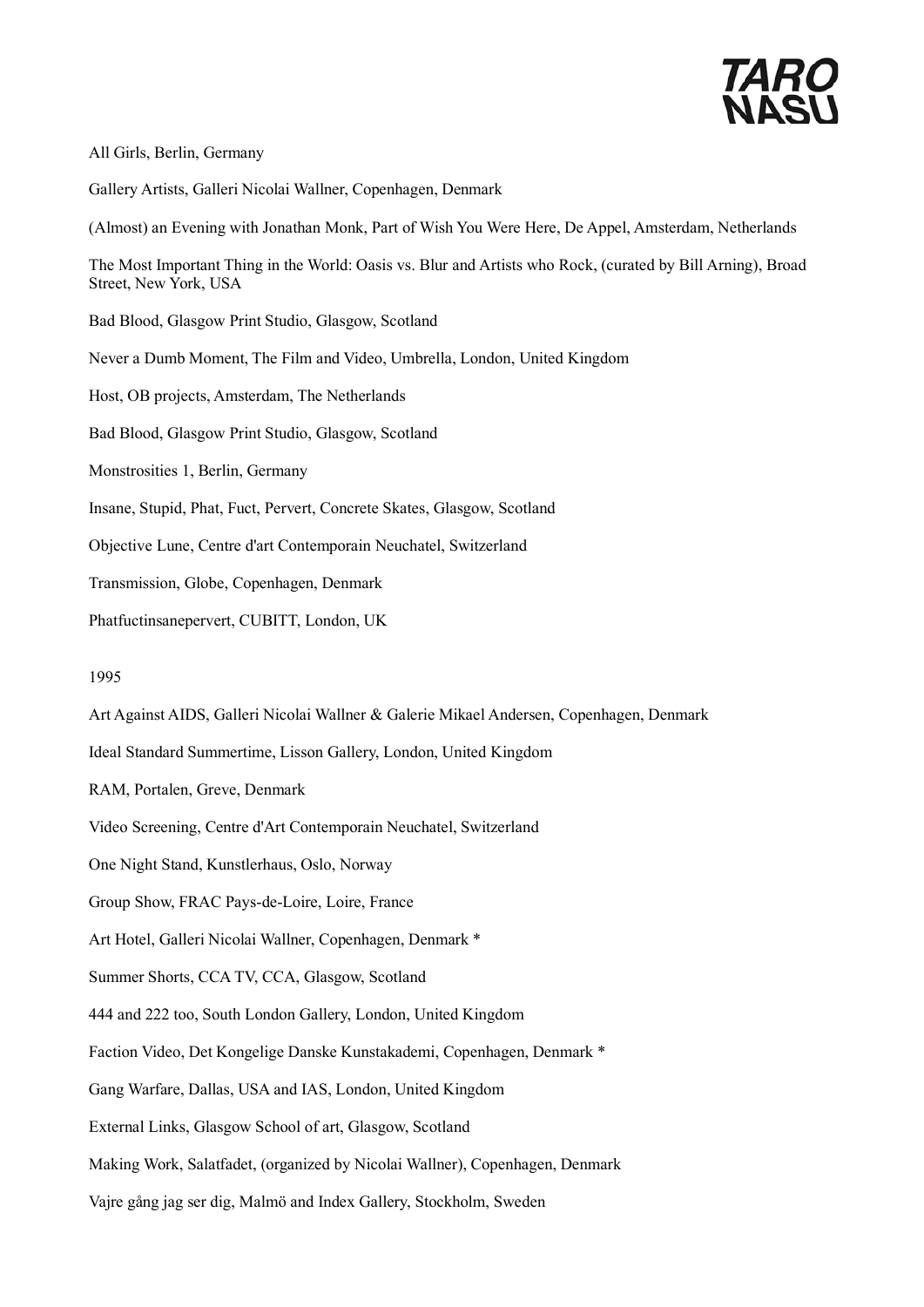# *TARO*<br>NASI

Onzieme Ateliers du Frac des pays de la Loire," Saint-Nazaire, France

FRAC, Nantes, France, project with Hou Hanru

#### 1994

Some of my friends, (curated by Jonathan Monk) Campbells Occasionally, Copenhagen, Denmark \* Art Unlimited, CCA, Glasgow, touring, Manchester, Leeds, London, United Kingdom \* Group show, Galleri Nicolai Wallner, Copenhagen, Denmark Europa 1994, Rathaus, Munich, Germany Modern Art, Transmission Gallery, Glasgow, Scotland Übergänge, Budapest Galeria, Hungary, Bratislava, Slovakia \* Young Scottish Artists, Overgaden, Copenhagen, Denmark \* On Line, Galleri Nicolai Wallner, Gent, Belgium \* 30 SECS. Plus Title, Transmission Gallery, Glasgow, Scotland My Record Collection, Bentinck Street, Glasgow, Scotland

### 1993

Cadavre Exquis, The Drawing Centre, New York, USA \* November TV, Esther Schipper Gallery, Cologne, Germany Unfair, (with Maureen Paley, London) Cologne, Germany \* Kiss Alive, Six Pack, Cologne, Germany Left Luggage, Paris, France (touring) Übergänge, Museum Moderna Kunst, Passau, Germany \* Futura Book Collection, Nice, France Landscape Painting, Transmission Gallery, Glasgow, Scotland

Instructions for Liam Gillick, Gio Marconi Gallery, Milan, Italy \*

## 1992

Superprix, Glasgow, Scotland Sale to European Parliament, Paley Wright Gallery, London, United Kinigdom Salon Glasgow, Centre for Contemporary Arts, Glasgow, Scotland